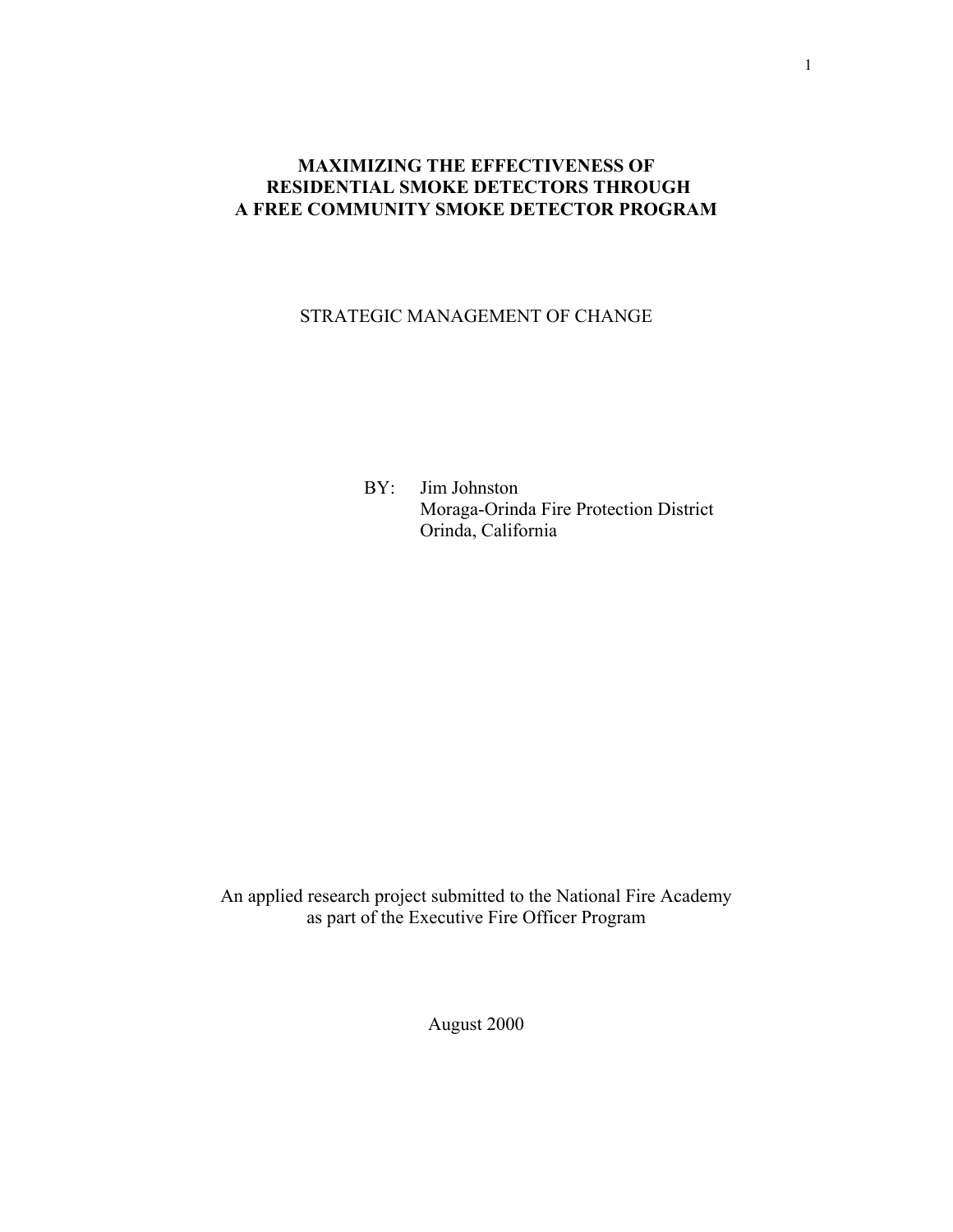## **ABSTRACT**

This research project evaluated the factors that impact the success of smoke detectors in providing early warning for occupants of residential fires so that evacuation can be accomplished and lives saved. The problem was that fire death in residential occupancies in the United States remains one of the highest among all industrialized nations. The purpose of this applied research paper was to determine to what extent are the residential communities of Moraga and Orinda protected by smoke detectors and whether the Moraga-Orinda Fire Protection District (District, MOFD) can improve the level of protection.

 The research employed was both evaluative and action. The research was evaluative through the utilization of a community survey, the results of which were compared to national statistics and trends.

 The research was action research in that the information gathered was applied in a real-world context through the implementation of a smoke detector program.

The research questions to be answered were:

- 1. Are there citizen groups that need smoke detectors, and how does the District identify them?
- 2. Are smoke detectors within the District optimally utilized through sufficient number, proper location and in operational working order?
- 3. How can the District effectively and economically implement a smoke detector installation program?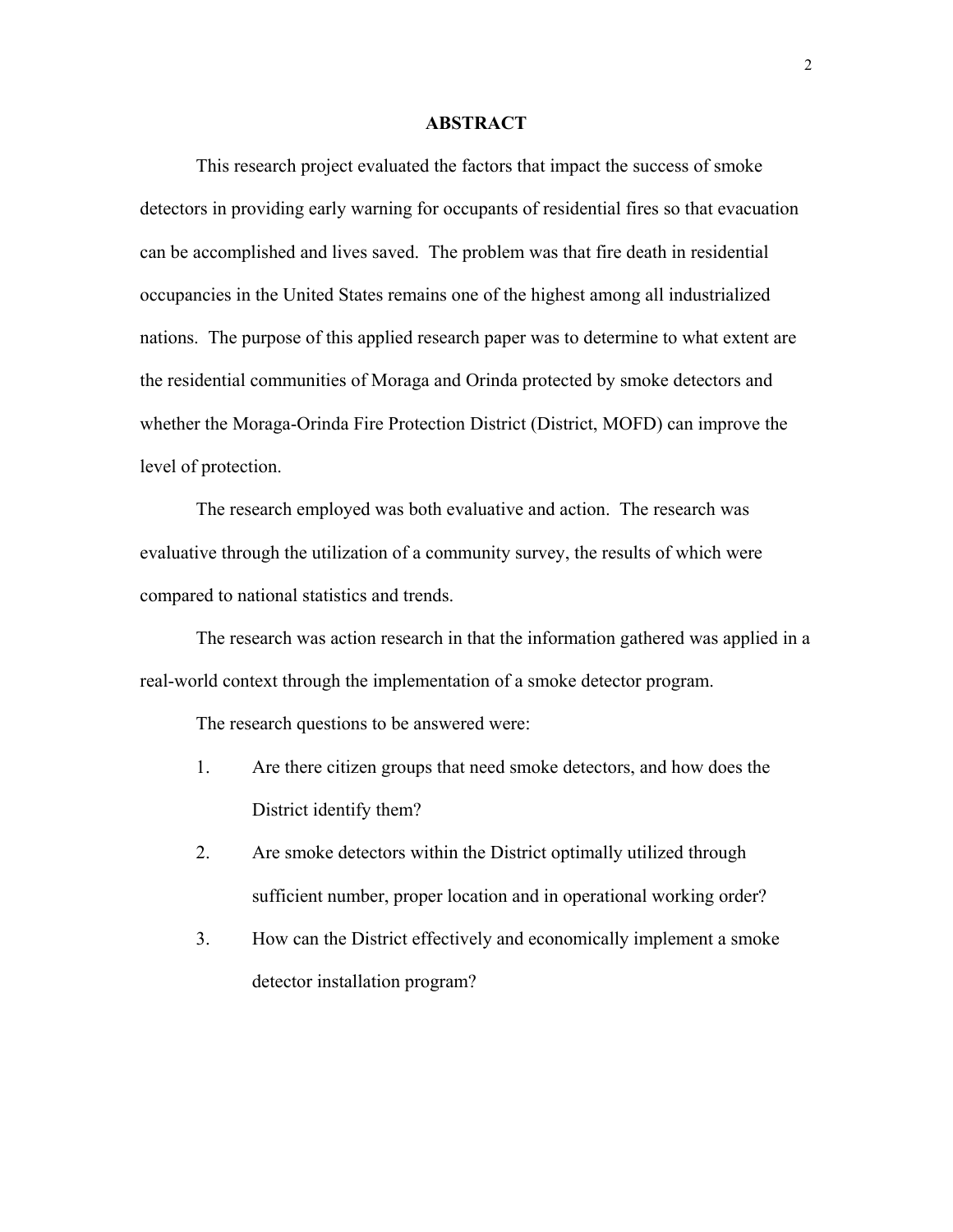The principal procedure utilized a survey to determine the age, location, testing and replacement of smoke detectors within the communities of Moraga and Orinda. The survey was sent via a Fire District newsletter. The data collected was utilized to identify and address specific smoke detector deficiencies in the communities.

The results indicated that citizens were not placing enough priority on smoke detectors in sleeping areas nor replacing smoke detectors after their 10-year life cycle.

It was recommended to emphasize installation of smoke detectors in sleeping areas and replacement of old smoke detectors through a free community smoke detector program. Special emphasis was to be placed on the elderly and very young portions of the community population.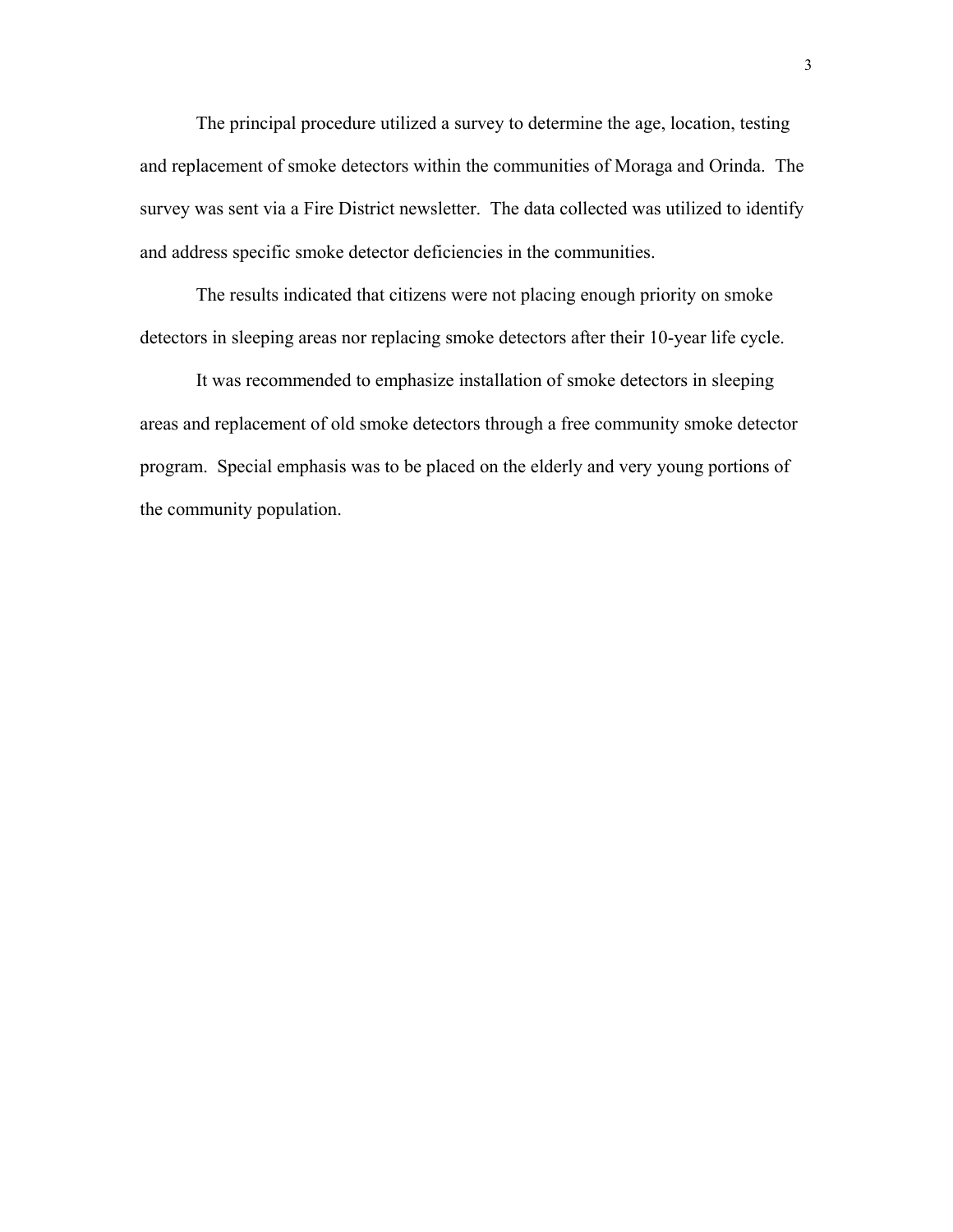# **TABLE OF CONTENTS**

| APPENDIX E MOFD Release of Liability & Assumption of Risk 30          |
|-----------------------------------------------------------------------|
|                                                                       |
| TABEL 2 Smoke Detector Testing and Replacement Based on Age Groups 17 |
|                                                                       |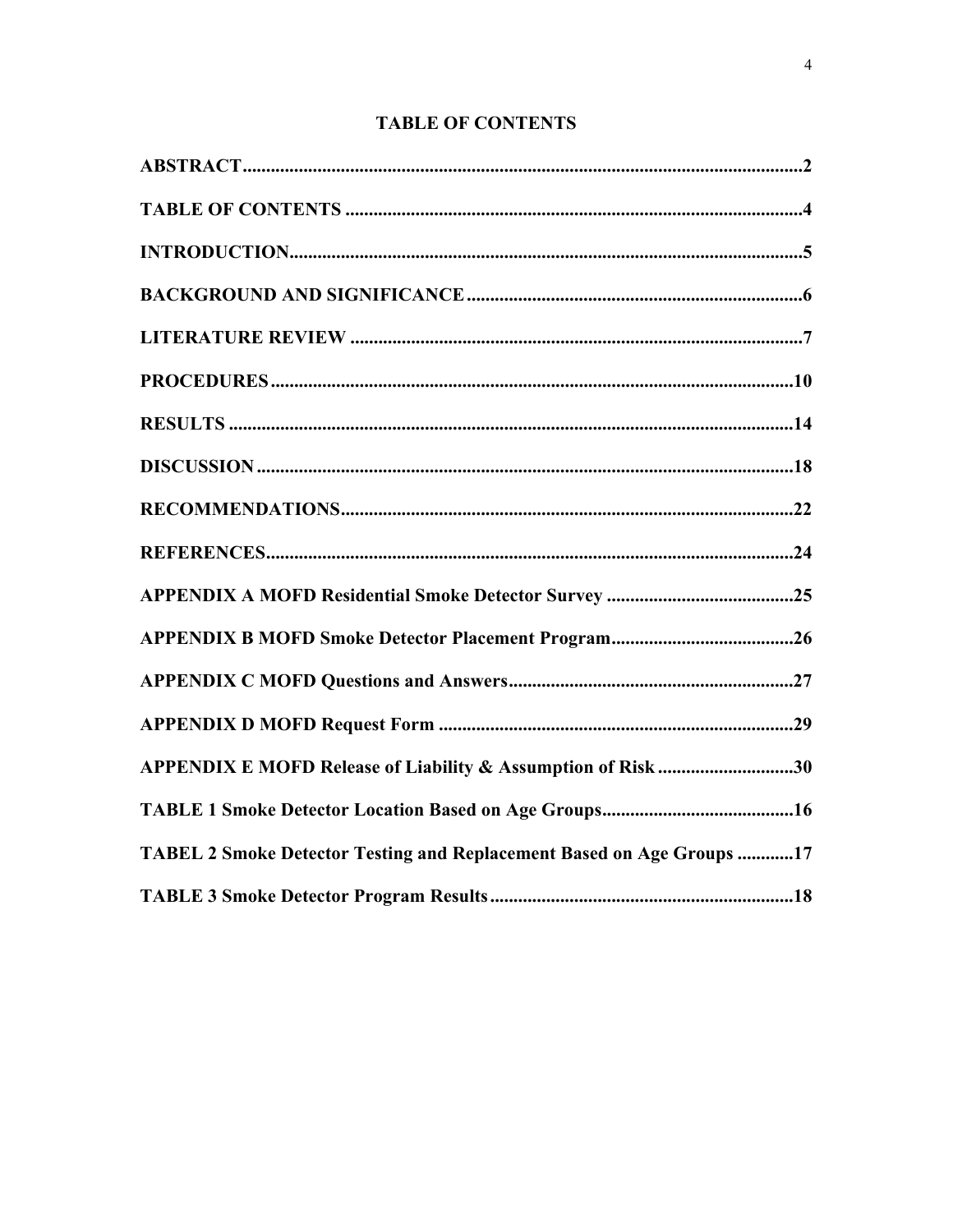## **INTRODUCTION**

 The problem is that fire death in residential occupancies in the United States remains one of the highest among all industrialized nations. In 1972 the United States averaged 57.1 fire deaths per million people, compared with 29.2 in Canada, 18.1 in the United Kingdom, and 14.0 in Japan (Munger, 1999). In 1970, relatively inexpensive battery operated smoke detectors became available. In 1995, 93 % of all homes were reported to have at least one smoke detector (Braden, 1999). With the availability of residential smoke detectors, there has been a pronounced drop in deaths for all countries. However, the United States still remains one of the highest, with only Hungary significantly greater. In 1992, the United States still had a residential fire fatality rate of 19.5 per million people (Munger, 1999).

Headlines in newspapers across the nation serve as tragic reminders of this national issue. Six occupants in a townhouse died on Christmas Day in 1998. There was no smoke detector in the basement where the fire had started and it is questionable as to whether the other smoke detectors in the house were in working operation. An infant died in January of 1999 even though there was a smoke detector located in the hallway, just outside the sleeping area. The door to the infant's room where the fire originated was closed and no smoke detector was located inside (Culp, 1999).

 The purpose of this applied research project is to determine to what extent are the residential communities of Moraga and Orinda protected by smoke detectors and whether the Moraga-Orinda Fire Protection District (District) can improve the level of protection.

 In this study the evaluative and action research methodology were used to answer the following questions: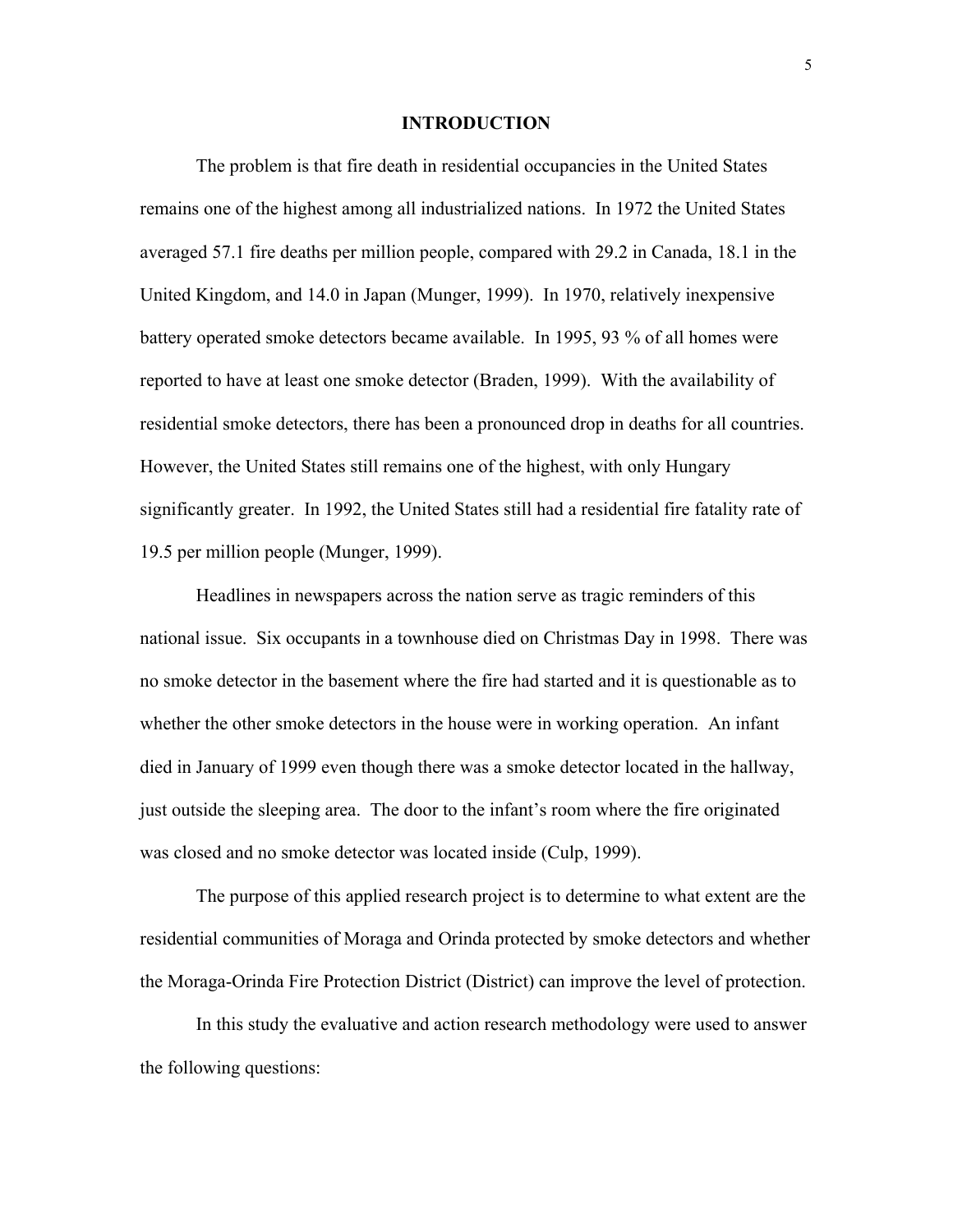- 4. Are there citizen groups that need smoke detectors, and how does the District identify them?
- 5. Are smoke detectors within the District optimally utilized through sufficient number, proper location and in operational working order?
- 6. How can the District effectively and economically implement a smoke detector installation program?

## **BACKGROUND AND SIGNIFICANCE**

 In December of 2000, the Moraga-Orinda Fire Protection District responded to a significant fire in the early morning hours where five occupants barely escaped with their lives. It was determined that no smoke detector was located in the area of origin (the garage), that the smoke detector directly adjacent to garage in the habitable area of the house had been disconnected, and that it was questionable as to whether any of the smoke detectors in the upstairs living areas had worked as they should have.

 Prior to that, in 1998 and elderly woman lost her life in a fire where the nearest smoke detector was located directly outside the sleeping area. The fire started in the sleeping area and the bedroom door was closed.

 The Moraga-Orinda Fire District (MOFD) was formed on July 1, 1997 when over 80% of the voters of Moraga and Orinda established a single comprehensive Fire District. A five-member Board elected by the residents governs the Fire District. The Fire District provides services for all emergencies including residential and commercial fire, medical emergencies, wildfires and other hazardous conditions. The service area is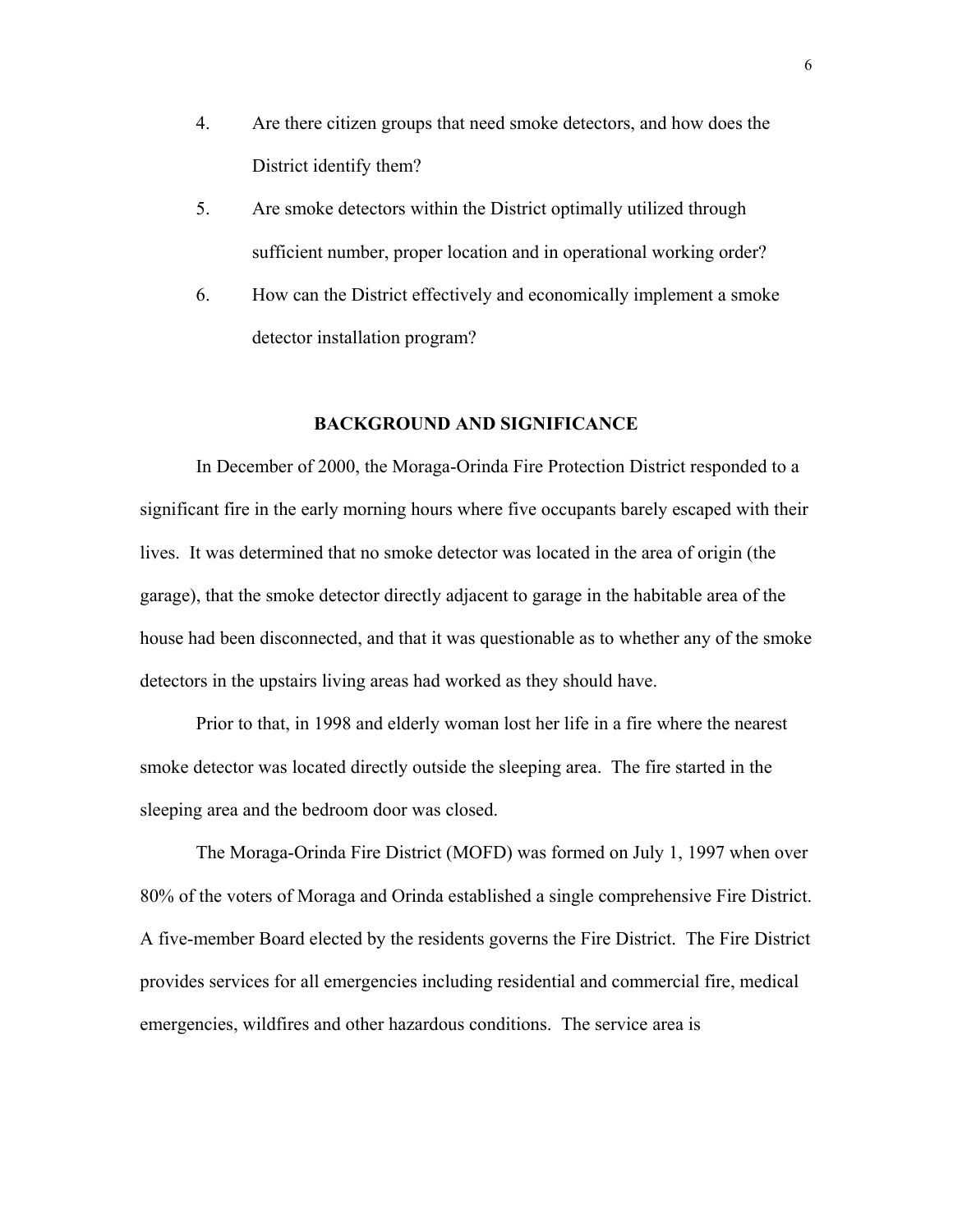approximately 63 square miles and has a population base of 34,000. The vast majority of building occupancy consists of residential (98%).

 In January of 1999, the District adopted a five-year strategic plan. The mission of the District is to provide the highest level of emergency and non-emergency service in response to the needs of the communities it serves (MOFD Five-Year Strategic Plan). A portion of the strategic plan addresses the goal for improved public education and fire prevention activities. Maximizing the potential for life safety by ensuring that every household having a properly working smoke detector on every habitable floor and in every sleeping area of the household was viewed by the Board of Directors as a mechanism to help achieve that goal.

 This applied research project seeks to address issues regarding smoke detector usage with greater specificity (location, testing, replacement, occupant age) and implement an effective smoke detector program for the Moraga-Orinda Fire District.

 The Executive Fire Officer Program course on the Strategic Management of Change directly relates to this project. Changing the behavior and attitudes of the citizens of the community with respect to fire prevention and safety is critical to the ultimate success of the District's goals. Firefighter's who will be involved in the implementation of a smoke detector program that requires them to go out into the community and physically install smoke detectors and teach fire safety will require an adaptive change to there regular routine for this program to achieve a high level of success.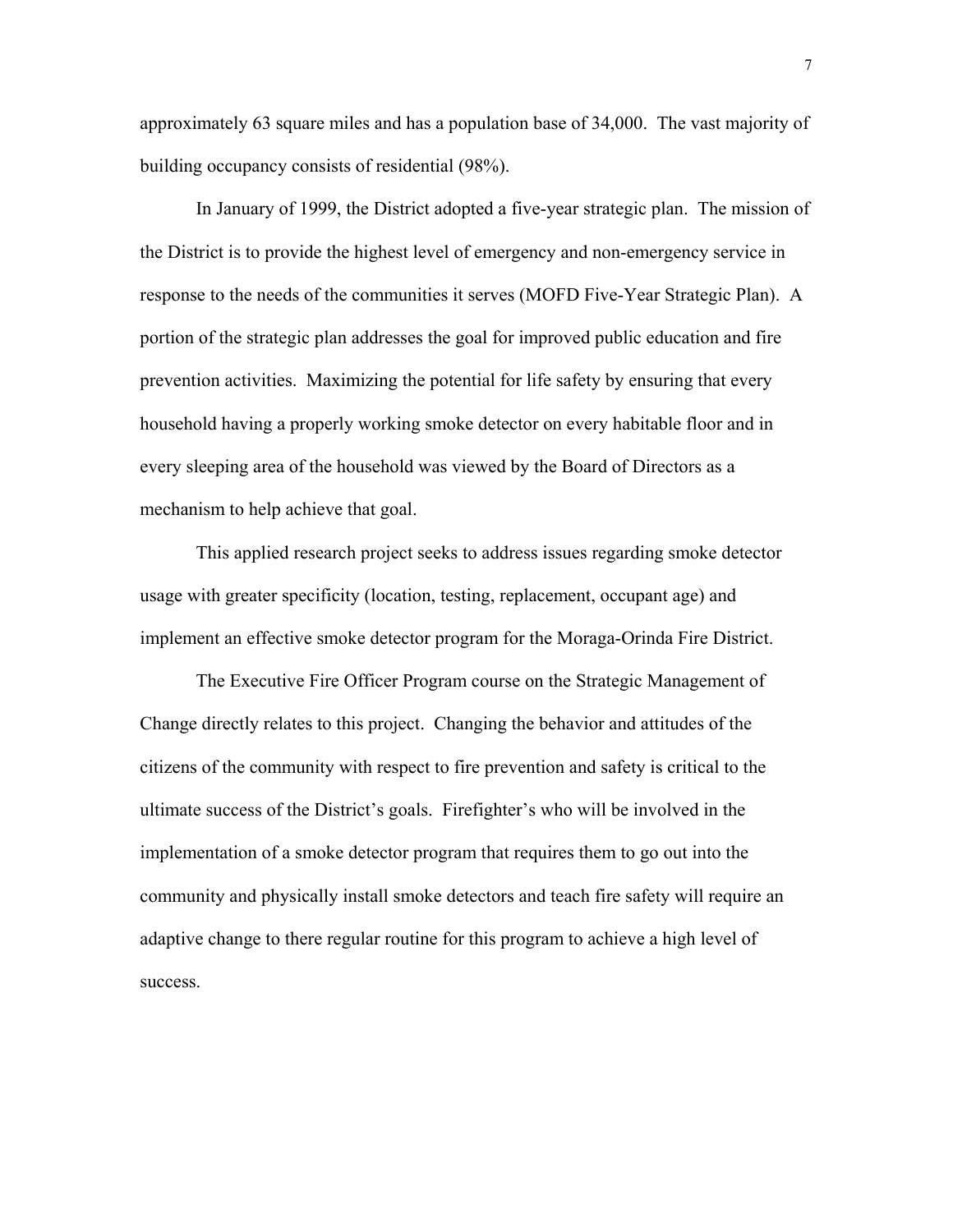## **LITERATURE REVIEW**

 Americans are proud of the fact that the United States leads the world with its virtues in democracy, human rights and economic development. We see ourselves as number one and unabashedly stand tall with nationalistic good feelings. Unfortunately, the United States also leads the developed nations in fire deaths. In 1972 the United States had 57.1 fire deaths per million people (Munger, 1999).

The catalog of statistics found in literature review drives home the importance of residential smoke detectors. In 1972 less than 5% of the homes in the United States had smoke detectors. In 1994, 93% of the homes had at least one smoke detector installed. The correlating statistical data showed that during this same period the number of fire deaths in the United States were cut in half (Cote, 1997). This dramatic improvement in fire deaths is encouraging. It also raises a question as to why the number of fire deaths is not lower, given the significant increase from 5% to 93% in smoke detector usage.

The majority of all U.S. fire deaths occur in the home. In 1995, 79% of all fire deaths occurred in the home. This amounted to 91% of all fire deaths that occurred in buildings. 83% of the 3640 home fire deaths that occurred in 1995 were in one and two family dwellings (Cote, 1997).

Of those 3640 fire deaths, 59% of them occurred in homes without any smoke detectors present at all (Aherns, 1998).

In the homes that did have smoke detectors, one-third of them were found to be non-operational primarily due to dead or missing batteries (Cote, 1997). In a smoke detector operability study conducted in 1992 by the Consumer Product Safety Commission (CPSC), 28 % of households with smoke detectors were found inoperable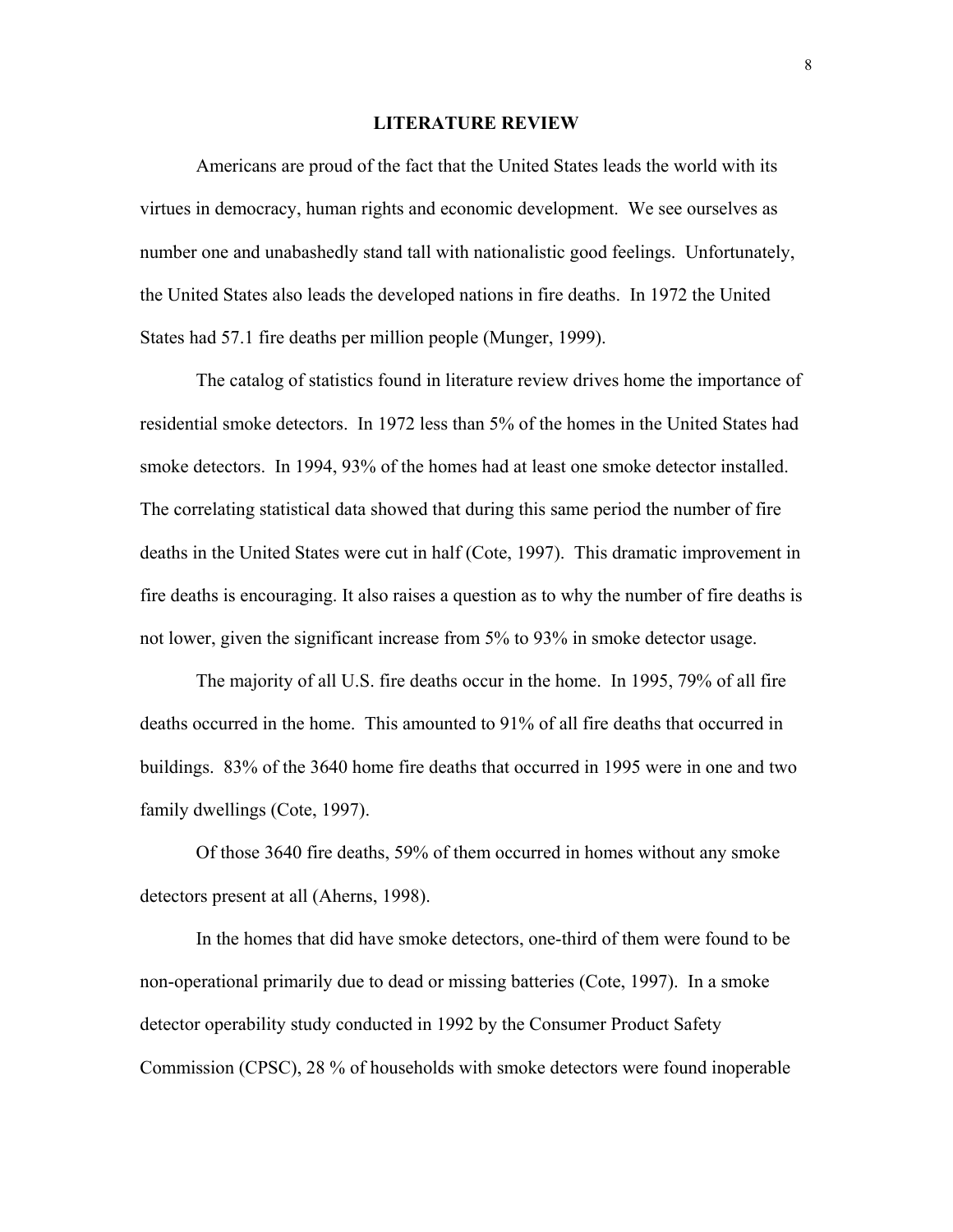(Smith, 1993). This supports the data compiled by the National Fire Protection Association (Cote, 1997).

Age of the smoke detector is another factor that may lead to non-operability due to dust, dirt, grease and insect infestation. As smoke detectors get older they also lose their sensitivity to fire related warnings. Experts in the industry have now concluded that smoke detectors that are more than 10 years old should be replaced. A detector that has been in place for more than 10 years, it is estimated, will have gone through more than 3.5 million air testing cycles. It is also estimated that nationally, millions of detectors in households have reached their useful life cycle and are in need of replacement (Braden, 1999). Ahern (1998) found that approximately 50% of smoke detectors collected in a national study as inoperable were more than 10 years old. The National Fire Protection Association (NFPA) recommends that smoke detectors older than 10 years should be replaced (Cote, 1997).

Testing of smoke detectors is an important factor in determining operability. Braden (1999) noted that the NFPA estimated that over a 30-year period, a detector that has never been tested might have the equivalency of 17.5 years of non-protection. For this same 30-year period, if the detector had been tested one time per year than it is estimated that the non-protected period of time would have been 10 months. Even further, if the detector had been tested every 2 weeks, there would have been only one month of non-protection over that same 30-year period of time. This analysis supports the frequent testing of smoke detectors to ensure operability.

The strategic location of the smoke detector will play an important part for early detection. The NFPA, in 1978 required that in new construction one smoke detector

9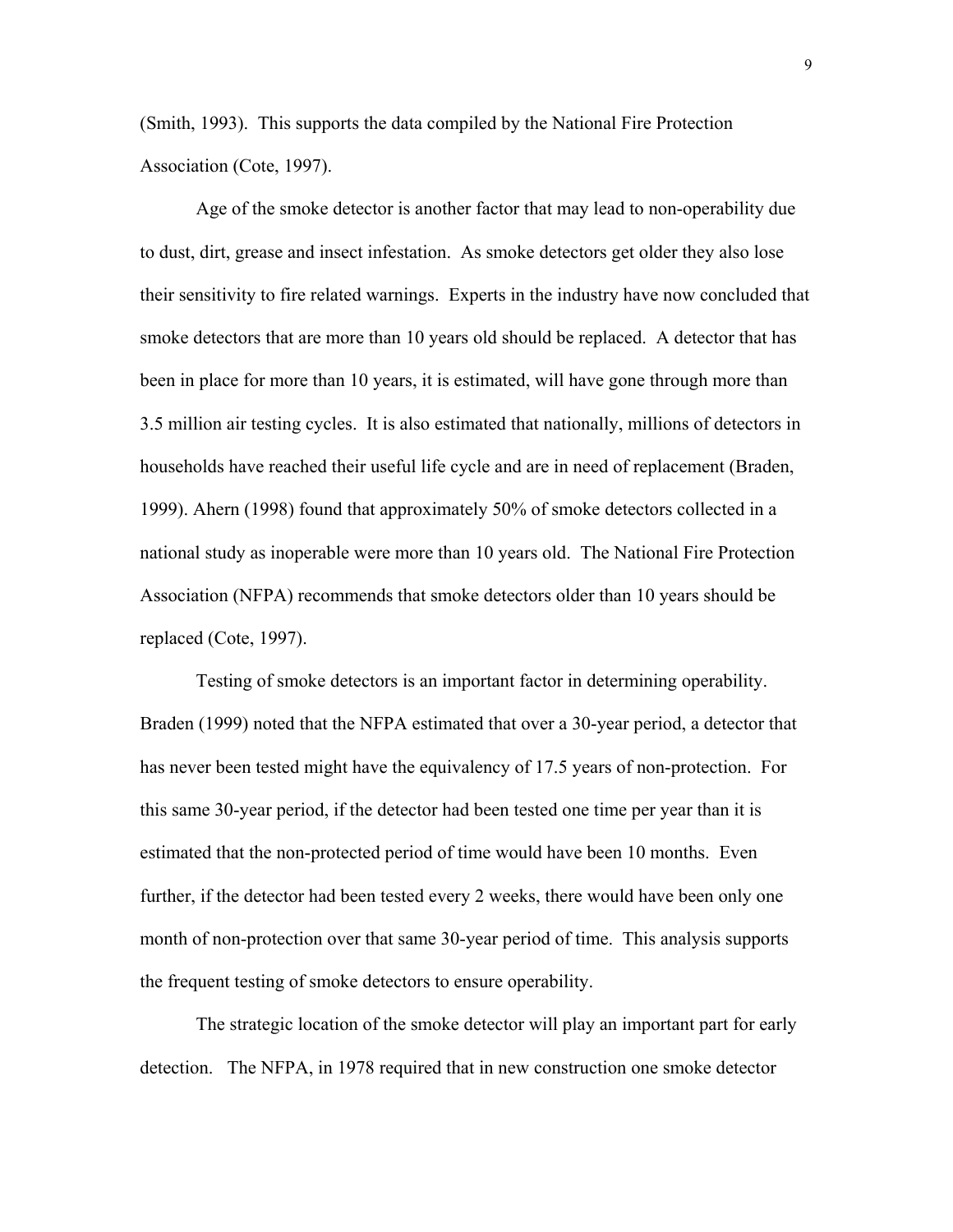shall be located on every floor of a residential occupancy. In 1993, the NFPA in the NFPA 72, National Fire Alarm Code further required that a smoke detector be installed in every sleeping area of new construction (Braden, 1999). The 1992 Consumer Product Safety Commission (CPSC) survey found that 26% of households with smoke detectors did not meet the requirement of a smoke detector located on every level of the residence (Smith, 1993).

Statistical data indicates that age of the household occupant is correlated to home fire deaths and is an important consideration when designing a smoke detector program. For people greater than age 65 the fire death rate is two and one-half time greater than the national average. It is three times greater for those 75 years and older, and four times greater for those who are older than age 85. Pre-school children are two and one-third times greater at risk than the national average (Munger, 1999).

The literature indicates that properly operating smoke detectors strategically located on every floor, immediately outside sleeping area, and inside every sleeping area will maximize the potential for saving human life. The greatest at-risk groups in residential fire deaths tend to be the elderly and the very young population. These groups would benefit the most from a residential smoke detector program.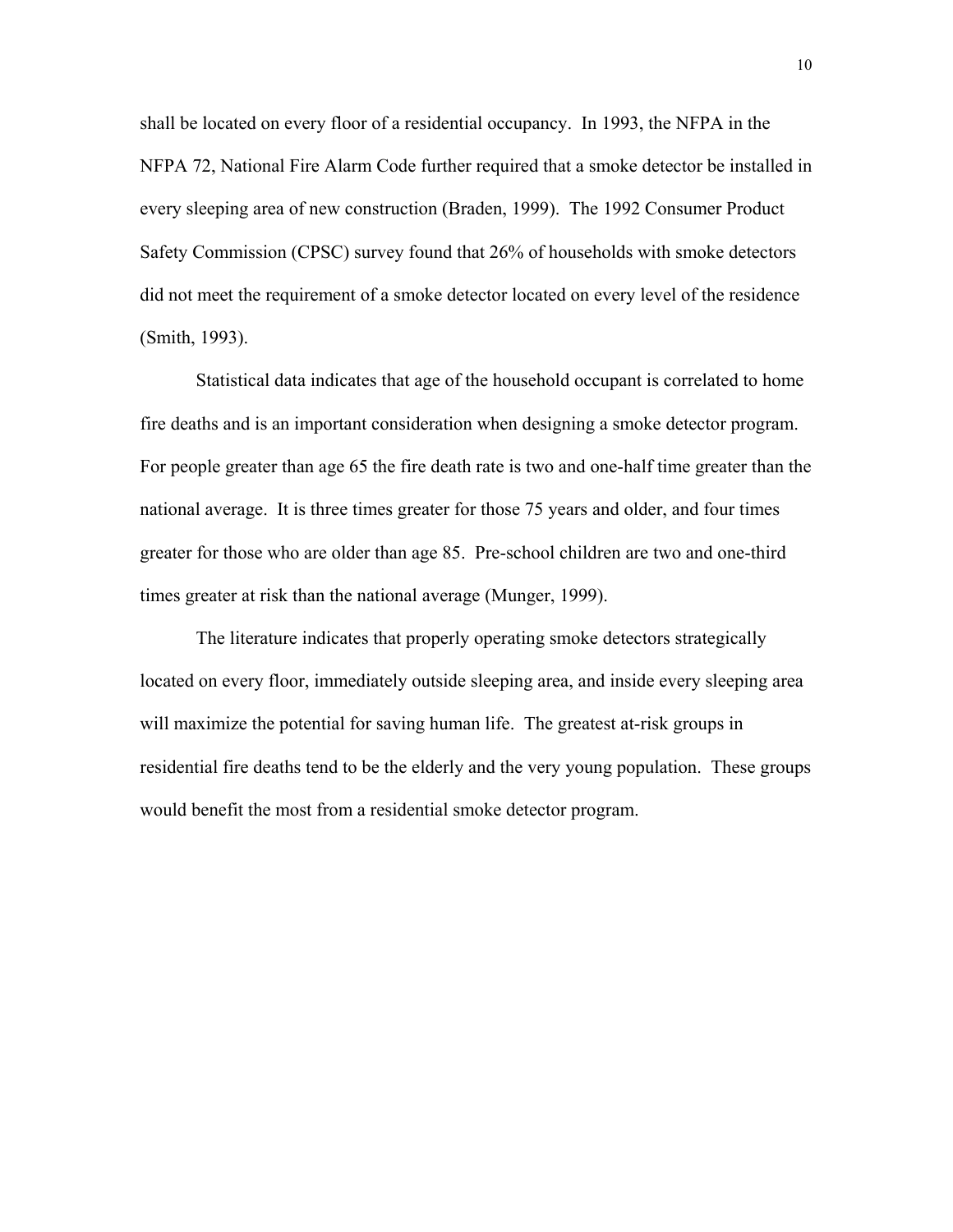## **PROCEDURES**

## **Definition of Terms**

Area of Origin. A term used by fire investigators, as a result of their investigation, that determines the location of where a fire originates.

Consumer Product Safety Commission (CPSC). A federal commission, the CPSC's Fire and Thermal Burn Program encompasses the investigation of injury patterns, data collection, research, and the promulgation and enforcement of mandatory standards, with respect to consumer products (NFPA, 1997).

National Fire Protection Association (NFPA). A nonprofit voluntary membership organization, founded in 1896, that is a clearinghouse for information on fire prevention, firefighting procedures, and the methods of fire protection (NFPA, 1997).

Smoke Detectors. The decomposition of materials by heat produces changes in the surrounding environment. These changes in the environment represent a condition that can be monitored by a detection device known as a smoke detector. A variation or change in the environment results in detection and generates a signal or noise (Munger, 1999).

## **Research Methodology**

 The desired outcome of this research was to compare data on the effectiveness of smoke detectors nationally with data collected locally for the communities of Moraga and Orinda in order to improve the potential for life safety in early detection through a smoke detector program. The research was evaluative in that a survey was performed through a semi-annual mail out newsletter. The purpose of the survey was to determine the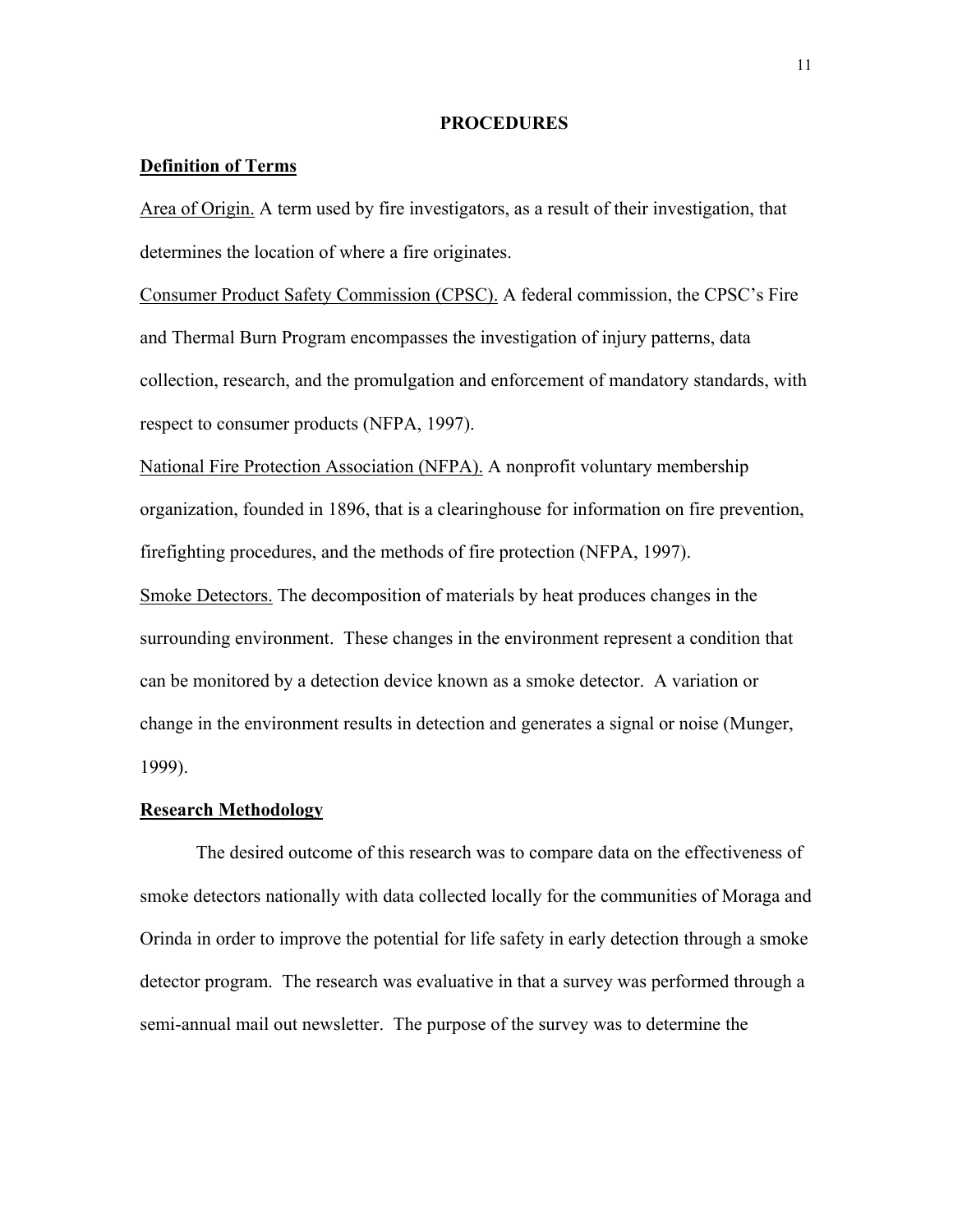presence of smoke detectors in residential structures and their operability, age and location.

 A residential smoke detector survey was developed (Appendix A) and sent to every household (13,000) through out the communities of Moraga and Orinda. The survey asked the following questions:

- 1. What are the ages of the adults living in your household?
- 2. List the number of children, under the age of 18, in your household?
- 3. Do you have smoke detectors in your house?
- 4. Do you have smoke detectors on every habitable floor of your house?
- 5. Do you have smoke detectors immediately outside sleeping areas?
- 6. Do you have smoke detectors in every sleeping area?
- 7. How often do you test your smoke detector?
- 8. How often do you change the batteries in your smoke detector?
- 9. When was the last time you replaced your smoke detector?

The homeowner was requested to fill out the survey and either mail it to the address provided or drop it by the nearest fire station. In both the fire chief's comments and the fire marshals comments of the newsletter, emphasis was placed on the survey, testing of smoke detectors and the announcement that the fire district was starting a residential smoke detector program.

 The research was action research in that a free, smoke detector replacement program was developed for implementation in the Moraga-Orinda Fire Protection District. The information that was gathered from the surveys was applied in a real world context by identifying areas of program need or deficiency within our community.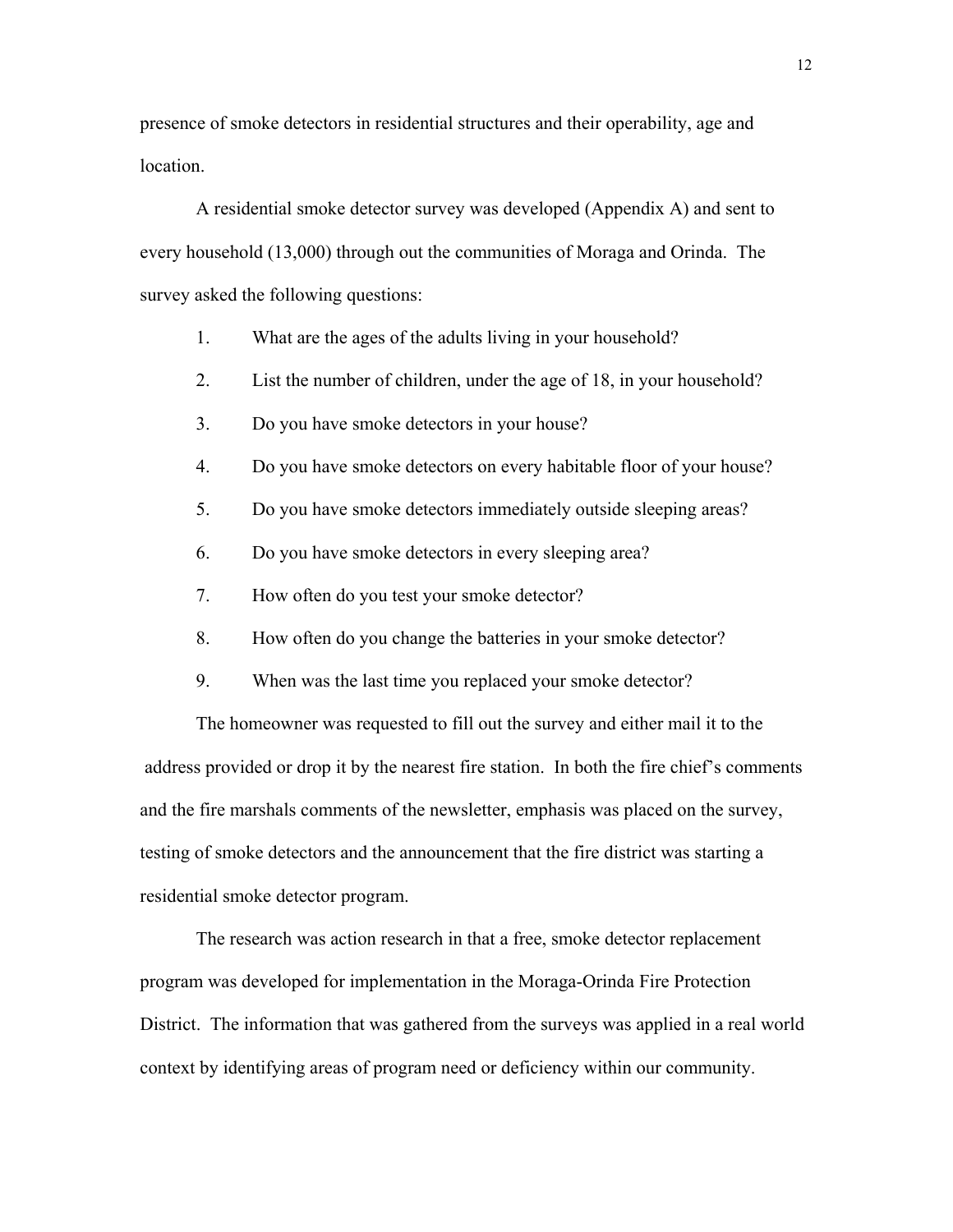The smoke detector program itself was initiated at the same time as the survey was being developed. Through the fire prevention and public education committees of the Fire District an overall program outline was developed, emphasizing the goals, objectives and procedures to be followed. The goal of the smoke detector program is to prevent the loss of life from residential fires throughout the Moraga-Orinda Fire District by providing free smoke detectors and installation of smoke detectors. (Appendix B)

An emphasis on customer service was designed into the program to maximize outreach to the community so that the program goal could be achieved. Utilizing fire engine companies that were out in the field, our fire reserve program participants, and no charge to the citizens were components integrated into the smoke detector program.

Those participating in the program included on-duty fire engine companies and the reserves from the District's Fire Reserve Program. Training was required prior to implementation. Advance questions were submitted by the participants of the program so that a question and answer sheet could be presented at the time that training was provided by the Fire Marshal. (Appendix C) The Fire Marshal then conducted 3-hour training sessions with each of the engine companies and reserve program participants.

Request forms for use by the public were designed so that organization and tracking could be facilitated. The request forms were placed in each of the fire stations and in each of the fire engines. A citizen walking into the fire station can fill out a form and initiate a request for a smoke detector, an engine company out in the field can do the same, or a phone call into the administrative offices can have a request initiated. Upon completion of the work, the form is turned into the fire prevention office for data collection and tracking of program success. (Appendix D)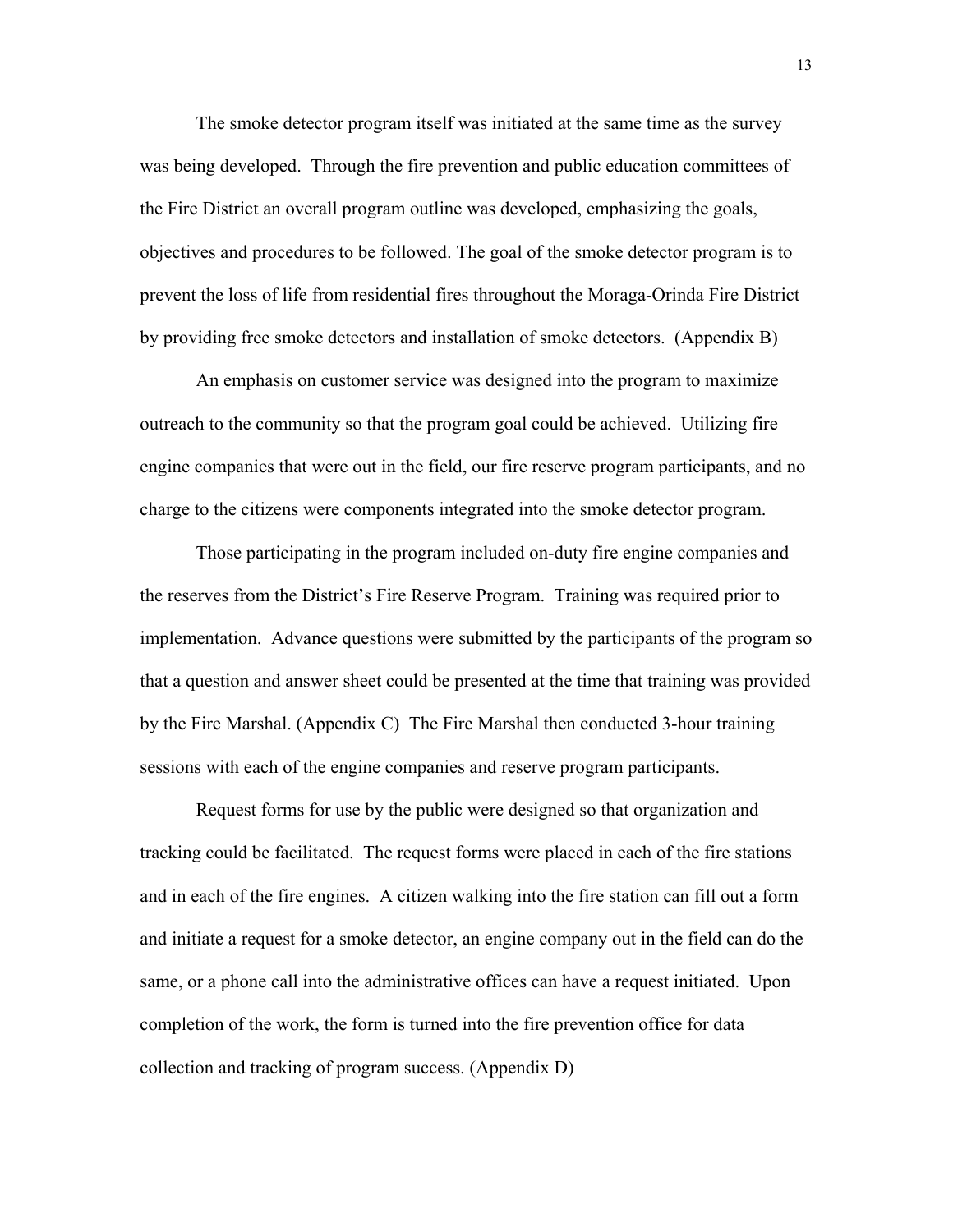Financing of the program was done through a combination of private donations and allocation of Fire District funds. Pacific Bell Pioneers, a non-profit group comprised of Pacific Bell employees, donated 50 smoke detectors. The Fire District allocated \$500 towards start up of the program. As each homeowner is serviced, a card and envelope is left, so that a donation can be made without the pressure of verbal solicitation.

The Fire District's legal counsel reviewed the program and recommended that a hold harmless form be utilized to protect the Fire District from any potential liability. (Appendix E)

### **Assumptions and Limitations**

 In sending out the surveys to all homeowners it was assumed that a large enough cross-sectional group of citizens would respond so that reliable baseline data could be obtained.

 Given the affordability, popularity and education regarding the need for smoke detectors over the last 2 to 3 decades it is assumed that the public is aware of the importance of having working smoke detectors in their homes. While confidentiality was maintained in collecting data, a homeowner could potentially be reluctant to present information that might indicate some sense of negligence on their part with respect to home fire safety. If this were true, the need for working smoke detectors in the community could potentially be understated.

 Due to time constraints in getting the survey to publication through the Fire District newsletter, specific questions regarding pre-school age children were not included. The insight that pre-school children are 2 1/3 times more likely to die in a residential house fire than the national average was discovered in the literature review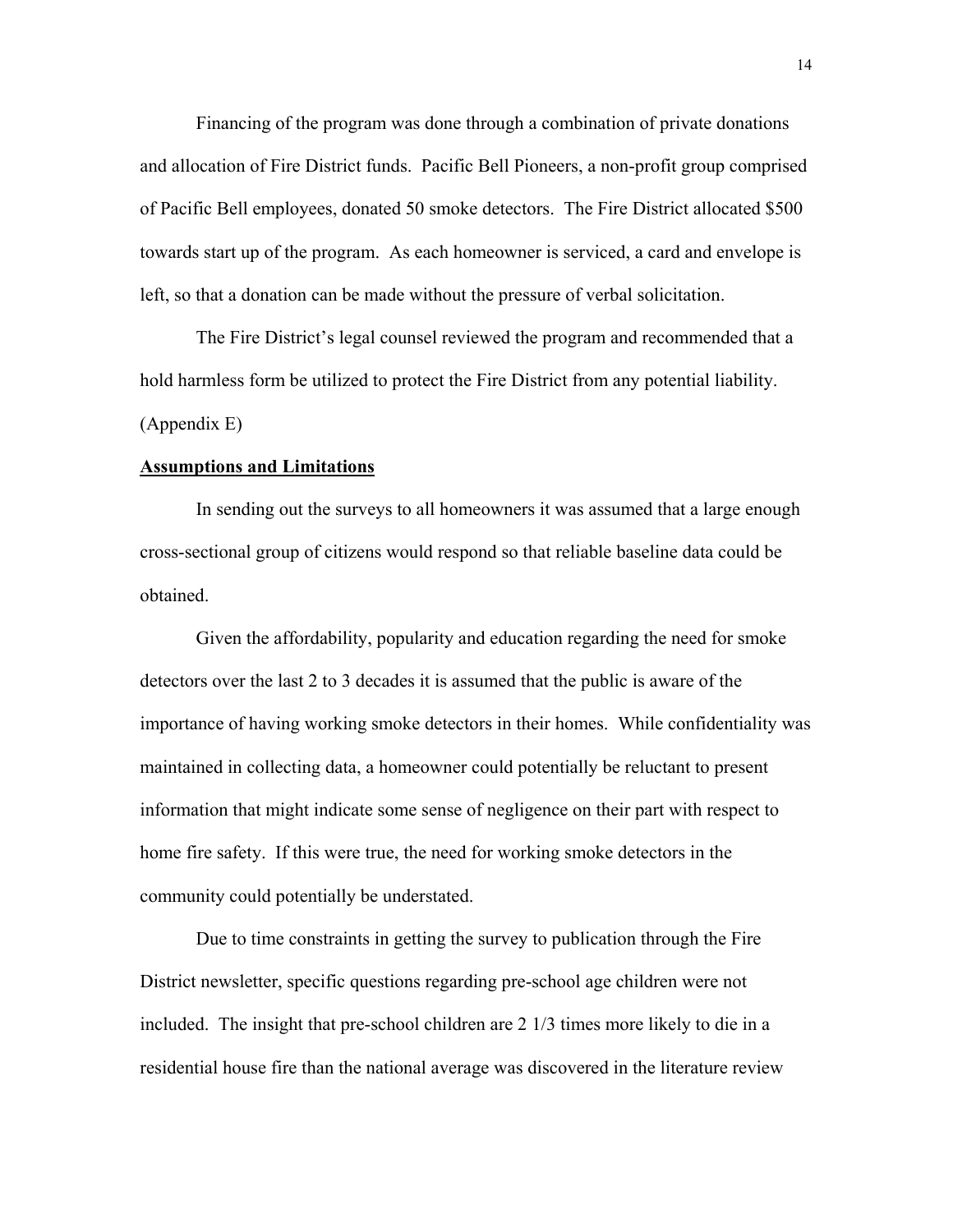after the survey had been sent out (Hall, 1998). This limitation precluded the Fire District from obtaining valuable information that would have been useful in identifying potential smoke detector program needs. A follow up survey to all pre-schools in the Moraga and Orinda areas will help to identify such a need.

#### **RESULTS**

Research Question One. Out of the over 13,000 surveys mailed out to residents there were 140 responses, or approximately 1.08%. Of those returning surveys 61% were over 65 years of age, 22% between the age of 56 and 65, 9 % between the age of 46 and 55, 8% between the age of 36 and 45. (Approximately 50% of the households in the 36- 45 age group had one of the two listed adults under age 35. To eliminate double counting, these people were included with the 36 to 45 age groups for the smoke detector survey. There were a total of 6 adults under the age of 35.)

 All of the households in the 36 to 45 age group had at least one child in the household; 3 households had one child, 6 households had two children and 2 households had three children. In the 46 to 55 age group, 6 households had no children, 4 households had one child and 3 households had two children. The 56 to 65 age group had 27 households with no children, 2 households with one child and 1 household with two children. The over 65 age group had 85 households with no children and 1 household with one child. As one would expect, as the age groups got older, the number of children in households decreased.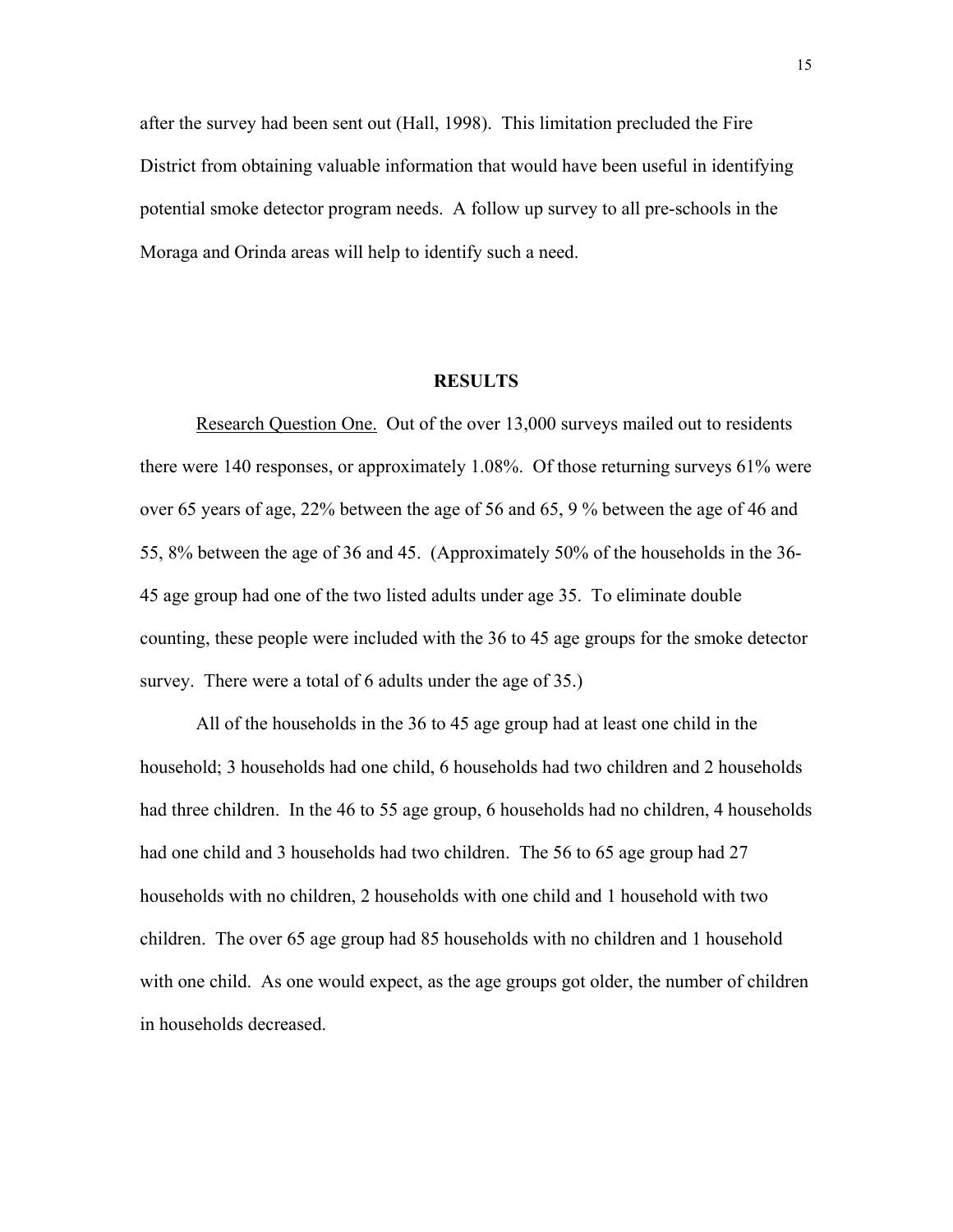Only two households in the entire survey failed to have a single smoke detector in the house. These were found in the over 65 age group. All other age groups had at least one smoke detector located in the house. This accounted for 2.3% of the over 65 age group and 1.4% of the total survey population. The percentages for Moraga and Orinda survey residents having at least one smoke detector located in the house (98.6%) were higher than the national average of 93%.

 The survey results did not identify specific needs of one group over another with respect to any of the survey criteria. Based on the literature review, the age groups of 65 and older and pre-school tend to have higher death rates in residential fires than other population groups. Factors, other than those addressed in the survey would need to be examined to gain an understanding of this statistic.

Research Question Two. With respect to the appropriate number of smoke detectors and their location, the following Table 1 illustrates the comparison of age groups with the criteria of smoke detector location.

| <b>Smoke Detector Location</b>            | Age 36–45  |                | Age 46–55  |                | Age 56–65  |                | Age $> 65$ |                | Totals     |                |
|-------------------------------------------|------------|----------------|------------|----------------|------------|----------------|------------|----------------|------------|----------------|
|                                           | <b>YES</b> | N <sub>O</sub> | <b>YES</b> | N <sub>O</sub> | <b>YES</b> | N <sub>O</sub> | YES        | N <sub>O</sub> | <b>YES</b> | N <sub>O</sub> |
| Smoke Detectors on every habitable floor? | 11         | 0              | 11         |                | 28         |                | 80         | 6              | 130        | 8              |
| Smoke Detectors immediately outside       | 10         |                | 13         |                | 29         |                | 80         | h              | 132        | 8              |
| sleeping areas?                           |            |                |            |                |            |                |            |                |            |                |
| Smoke Detectors in every sleeping area?   |            | 4              | 6          |                | 15         | 15             | 42.        | 44             | 70         | 70             |

**Table 1 Smoke Detector Location Based on Age Groups** 

 The most significant result is illustrated in the category of smoke detectors located in the sleeping areas. In the over 65 age group, 51% of those surveyed did not have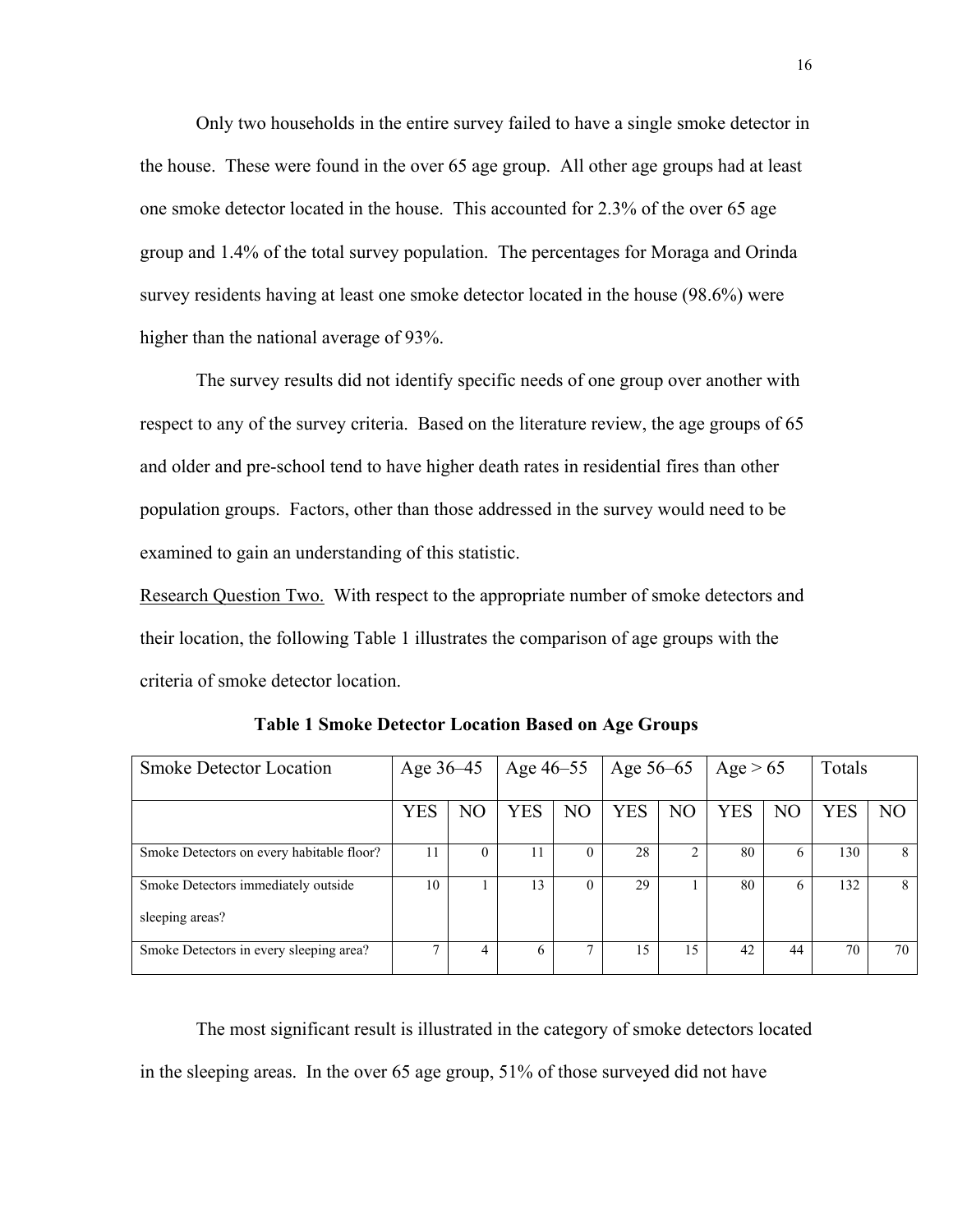smoke detectors located in the sleeping areas of the residence. Similar results were found in the other age groups: 50% for the 56 to 65 age group, 54% for the 46 to 55 age group and 36% for the 36 to 45 age group.

 The other smoke detector location criteria for every habitable floor and immediately outside sleeping areas resulted in higher percentages of compliance: ranging for 93% up to 100%.

 Table 2 below, was compiled to demonstrate the relationship of the testing of smoke detectors, changing batteries, and replacing older smoke detectors to the probability of proper operation.

|                                    |                  | Age 36-45   Age 46-55   Age 56-65 |                | Age $>65$      | Totals          |
|------------------------------------|------------------|-----------------------------------|----------------|----------------|-----------------|
| Smoke Detectors-How often tested?  |                  |                                   |                |                |                 |
| Once a month                       | $\overline{2}$   | $\theta$                          | $\overline{2}$ | 8              | $\overline{12}$ |
| Once every six months              | $\mathfrak{Z}$   | $\overline{4}$                    | 8              | 23             | 38              |
| Once a year                        | $\overline{4}$   | 5                                 | $\overline{7}$ | 24             | 40              |
| Less than once a year              | $\overline{0}$   | $\theta$                          | 6              | 15             | 21              |
| Do not test smoke detectors        | $\mathbf{1}$     | 4                                 | $\tau$         | 17             | $\overline{29}$ |
| How often are batteries changed?   |                  |                                   |                |                |                 |
| Every six months                   | $\overline{2}$   | $\theta$                          | 5              | $\overline{7}$ | 14              |
| Once a year                        | $\overline{5}$   | $\overline{7}$                    | 14             | 43             | 69              |
| Less than once a year              | $\mathbf{1}$     | $\overline{2}$                    | 5              | 14             | 22              |
| Hard-wired system                  | $\boldsymbol{0}$ | 4                                 | 8              | 16             | 28              |
| Last time smoke detector replaced? |                  |                                   |                |                |                 |
| Less than five years               | $\overline{7}$   | 7                                 | 10             | 33             | $\overline{57}$ |
| Five to ten years                  | 1                | $\overline{2}$                    | 8              | 24             | $\overline{35}$ |
| More than ten years                | $\theta$         | $\Omega$                          | 3              | 9              | $\overline{12}$ |
| Never                              | $\overline{c}$   | $\overline{4}$                    | 9              | 22             | 37              |

**Table 2 Smoke Detector Testing and Replacement Based on Age Groups**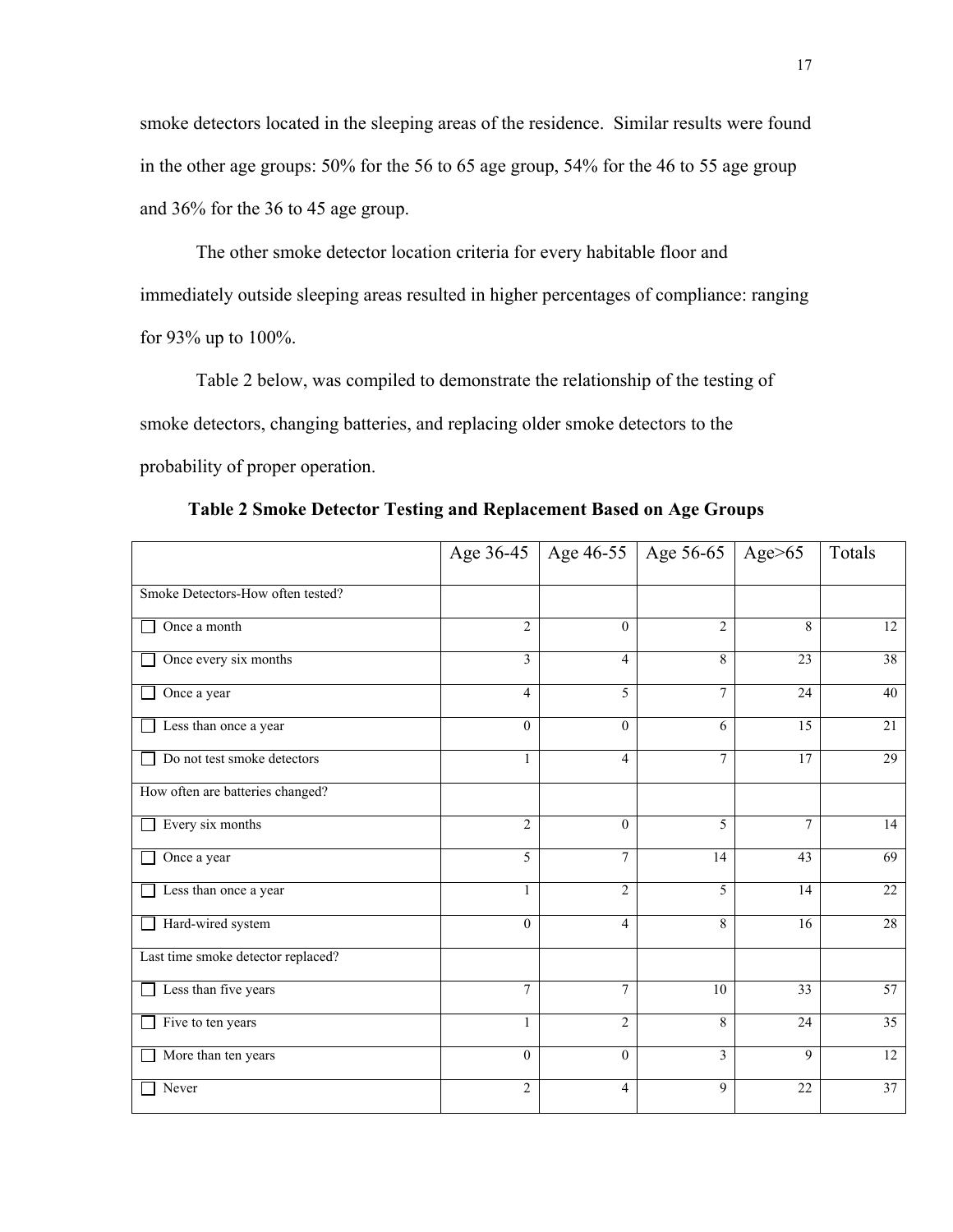As a community, Moraga-Orinda citizens test their smoke detectors once a month, 9% of the time, 27% of the community tests once every 6 months, 29% test once a year, 15% test less than once a year, and 20% do not test their smoke detectors.

 Batteries to smoke detectors are changed every 6 months by 10% of the community, once a year by 52% of the community, less than once a year by 17% of the community, and 21 % of the community had hard wired systems.

 Smoke detectors were replaced in less than five years by 41% of the community, five to ten years by 25% of the community, more than ten years by 9% of the community, and never by 26% of the community.

Research Question Three. Since the inception of the Moraga-Orinda Fire District Smoke Detector Program on October 1, 2000, 98 smoke detectors have been installed and 6 batteries have been changed. The following Table 3 shows the breakdown of those installations with respect to replacement of old detectors and location of new detectors.

| <b>Type of Activity</b>                 | <b>Number</b> |
|-----------------------------------------|---------------|
| Smoke Detector Replacement $> 10$ years | 45            |
| New-Outside Sleeping Area               | 15            |
| New-Inside Sleeping Area                | 31            |
| New-Every Habitable Floor               | 7             |
| <b>Battery Replacement</b>              | 6             |

**Table 3 Smoke Detector Program Results**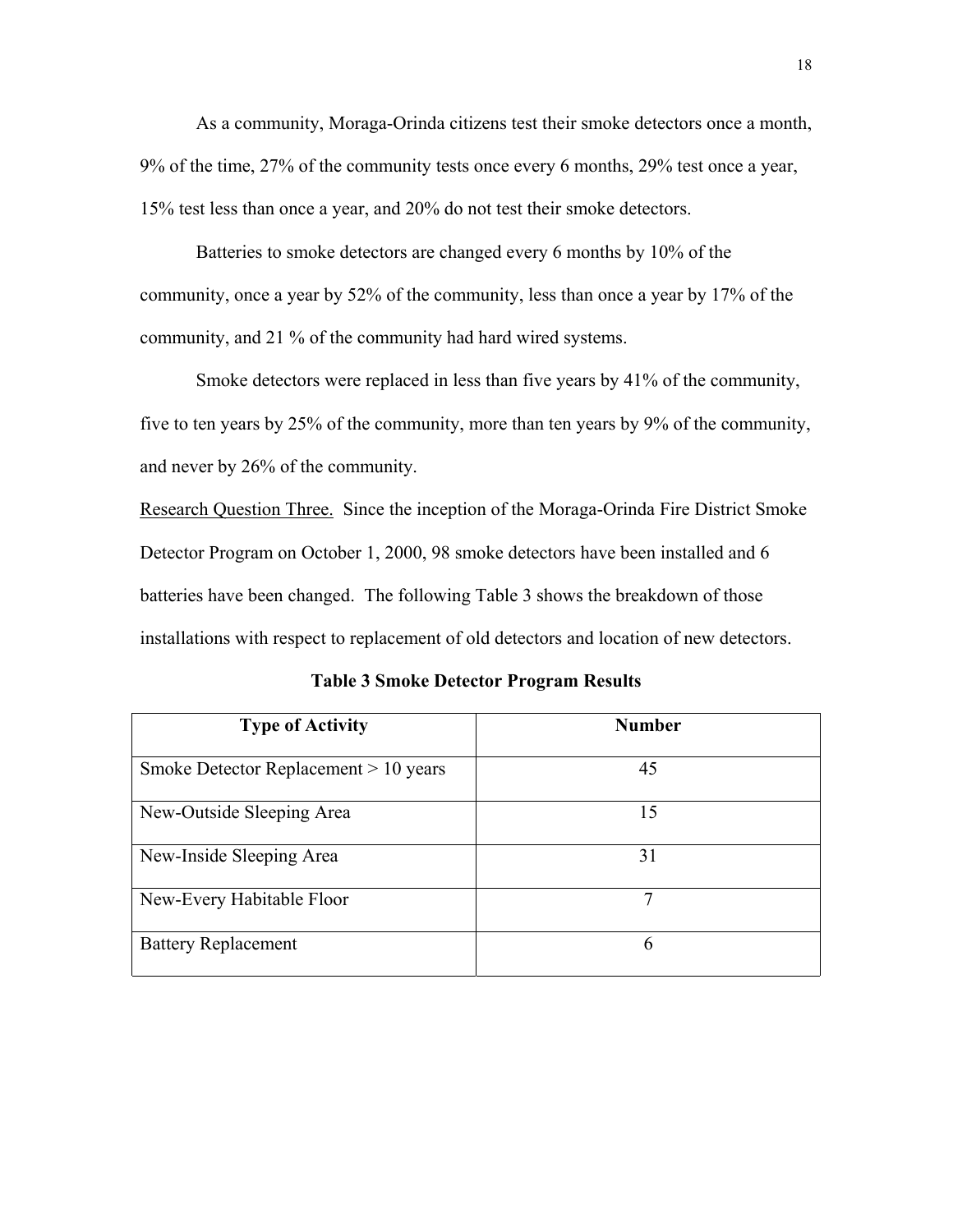## **DISCUSSION**

Research Question One. From a broad perspective the community fairs very well in comparison to the national standard in having at least one smoke detector in the household. 98.6% of the survey population were found to have at least one smoke detector compared with the 1995 national data that indicated that 93% of the population of the United States had at least one smoke detector. Of the groups identified in Moraga and Orinda, only the over 65 group did not have 100%. Only two out of eighty-six people in that group did not have at least one smoke detector. They also happen to be the largest group that turned in the surveys. The other groups were significantly smaller to the extent that a high level of confidence cannot be made to conclude that the entire population of the community in those age groups would have the same results.

 The literature identified specific factors that contribute to the operational effectiveness of smoke detectors. These factors dealt with location, testing, checking batteries and age of the smoke detector.

The data collected through the use of the residential surveys indicates that to varying degrees all of the age groups (36-45,46-55,56-65, and >65) require smoke detectors when considering these factors. The most significant finding came with the question regarding whether smoke detectors were located in every sleeping area. All age groups from 46 on up had at least 50% who did not have smoke detectors in the sleeping areas. The 36 to 45 age group had a 36% deficiency that was significantly higher than the other location questions. Location of smoke detectors in sleeping areas should be a focus of all age groups.

19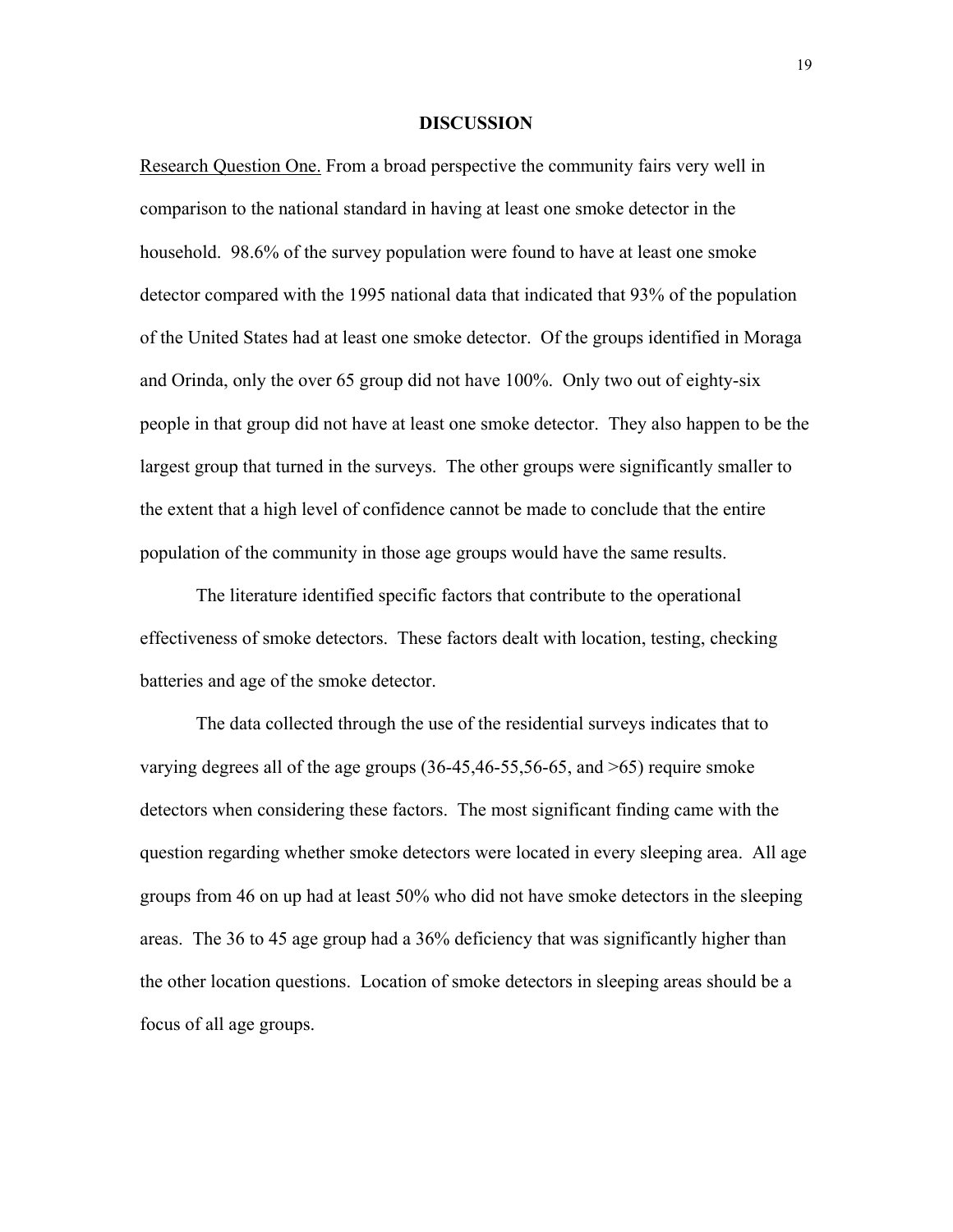In response to the other questions that were asked in the survey, no group distinguished itself from the others with any dramatic differences in response to the questions. This could lead one to conclude that the various age groups behaviors are similar with respect to fire safety in the home and it is the physical attributes that each age category represents that may play a part in successfully escaping from a house fire.

 The literature would support this assumption given the significantly higher death rates among those greater than 65 and in the pre-school age groups. This would place a greater level of priority in these age groups to maximize early warning through properly operating smoke detectors to ensure that enough time is available to exit a burning residential structure.

Research Question Two. Approximately 93% of the community had smoke detectors located on every habitable floor and just outside the sleeping areas of the house. This is significantly better than the national average of 74% found in the 1993 survey conducted by the NFPA (Cote, 1997).

 While it is a standard for new construction that smoke detectors be located in every sleeping area for new construction (NFPA 72), no such standard exists for retrofitting existing residential occupancies. This is an area that a smoke detector program can have a dramatic impact, supported by the results of the Moraga-Orinda survey. There, 50% of the respondents failed to have smoke detectors located in the sleeping areas.

Smoke detectors are not tested often enough in the communities of Moraga and Orinda. Only 9% of the survey respondents tested their smoke detectors once a month. If residents did test once a month, then according to comparable time frames under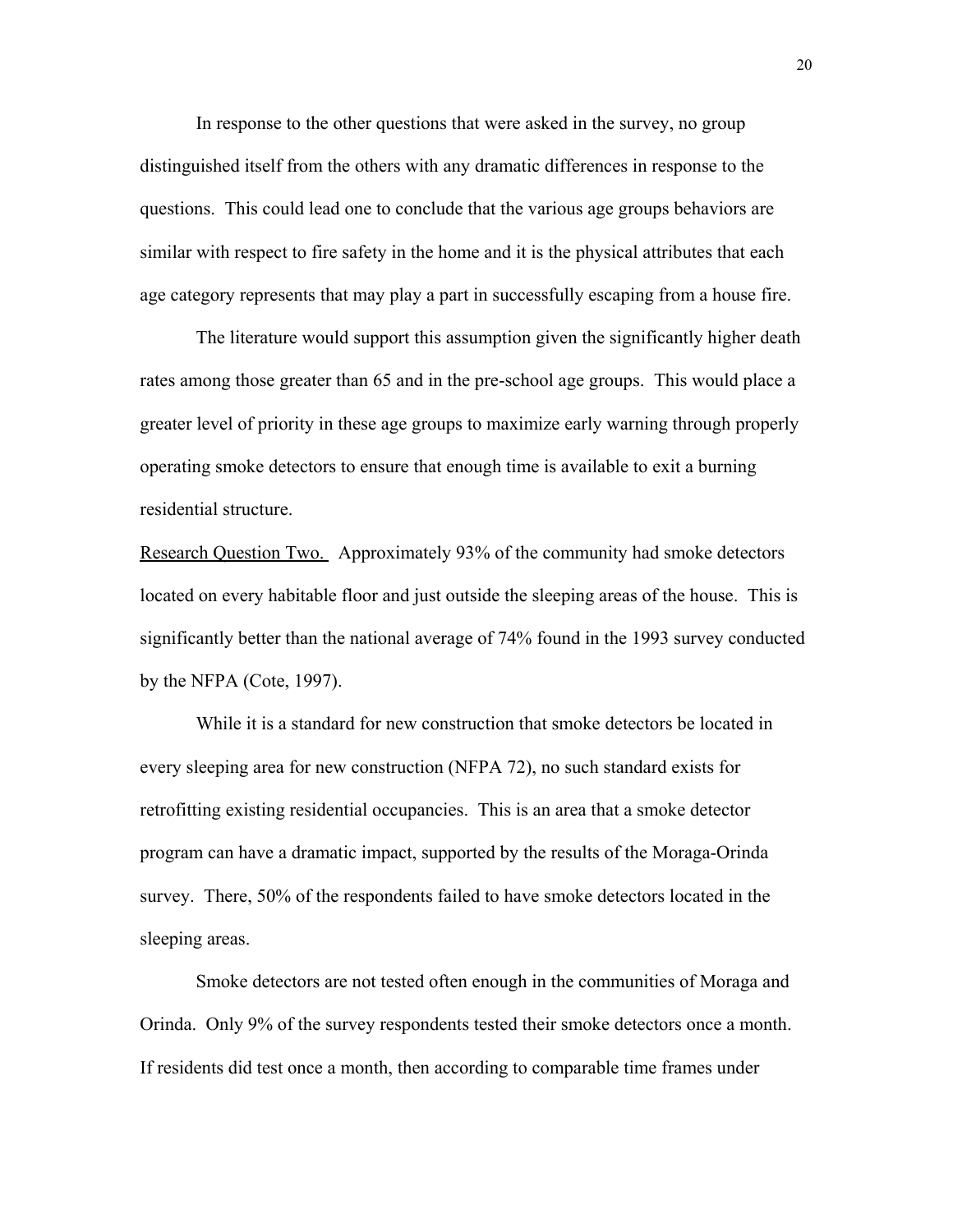Bradens' research, during the ten-year life cycle of the smoke detector there would be approximately 3 weeks of non-protection (Braden, 1999). Testing the smoke detector once a year, which 29% of the community indicates does results in about 3  $\frac{1}{2}$  months of non-protection over the 10-year life span of the smoke detector. 20% of the community has never tested its smoke detectors providing the equivalency of 5.8 years of nonprotection. As one can observe, there is a vast difference between even testing once a year to never testing at all.

 The NFPA recommends the replacement of smoke detector batteries once every six months. There are numerous public education announcements that instruct homeowners to change their batteries when they change their clocks for daylight savings time. This coincides with the 6-month recommended replacement cycle. The citizens of the Fire District communities do not report a high compliance rate in this activity either. Approximately 10% of the citizens change their batteries every 6 months. An additional 52% do change their batteries once a year. If these same people would improve their replacement rate to the 6-month recommendation, then 62% of the community would meet the goal. Given that 21% of the respondents had hard-wired systems, relying on batteries for backup as opposed to primary activation, then nearly 70% of the community would be able to meet the 6-month battery replacement goal.

 Approximately 66% of the survey respondents currently replace their smoke detectors within ten years. This meets the NFPA recommendation of every 10 years for smoke detector replacement (Cote, 1997). Citizens faired much better in this category than in either testing or battery replacement. There are however, 26% of the households that require smoke detector replacement. Considering that 50% of all smoke detectors

21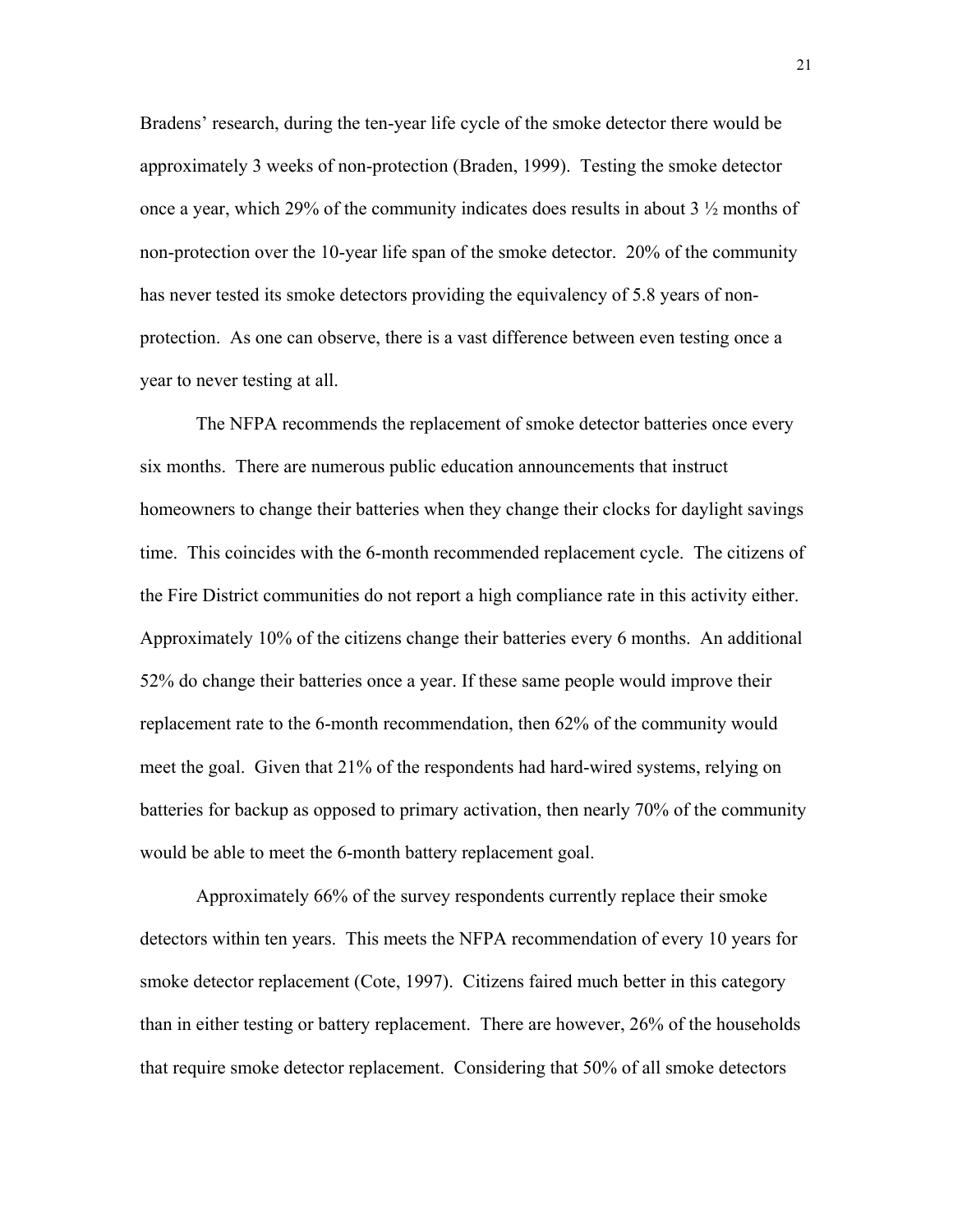that are inoperable are more than 10 years old, this is still a critical area to be addressed through the smoke detector program (Ahern).

Research Question Three. The Moraga-Orinda Fire Protection District's smoke detector program was jump started with a donation from Pacific Bell employees of 50 smoke detectors and funding from the District's operational budget in the amount of \$500. The District was able to purchase 200 smoke detectors and installation equipment. Within the first three months a total of 98 smoke detectors have been installed in the community. With respect to location, the vast majority of the installations have occurred in sleeping areas (31), compared to 15 outside the sleeping area, and 7 on every habitable floor. Given that 35% of the survey population have waited more than 10 years or have never replaced their smoke detectors, it is not surprising to observe that 45 smoke detectors were installed to replace the older smoke detectors.

 There has been a positive response from the community in supporting the smoke detector program. A simple card is left with the occupant informing them of the address of the District and the name of the special account for smoke detectors should they desire to send a donation. Firefighters do not verbally solicit donations, not only to comply with ethical and legal standards, but also to not create uncomfortable feelings by the firefighters or public. As a result, the District has received more than \$200 in donations that are placed in a special account set up in the financial structure of the District for the smoke detector program. Should this not support the program until the next fiscal year, the District has planned contingency funds available to continue the program.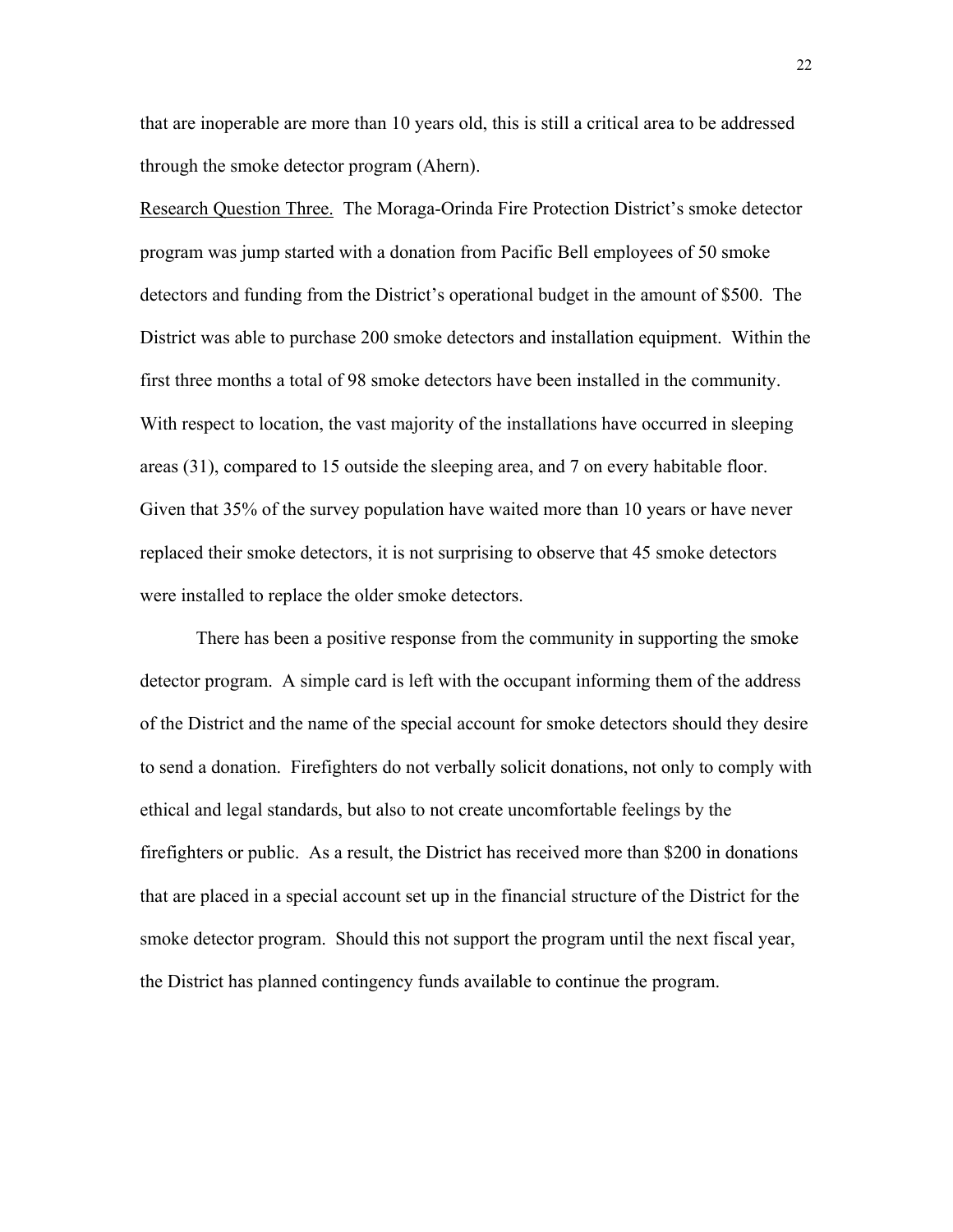## **RECOMMENDATIONS**

 The Moraga-Orinda Fire District has seen initial success of the smoke detector program. Both the surveys and the initial installations have shown that specific attention should be placed on aging smoke detectors and ensuring that smoke detectors are placed in the sleeping areas of the house. This information should be communicated to the engine companies and reserves out in the field implementing the program through memos and follow up training.

 Starting the smoke detector program at the same time that survey data was being collected had positive and negative results. Assumptions that there would be an immediate need for smoke detectors was proven correct through the installation of 98 detectors in the community. These families would otherwise have been waiting dormant for improved protection had the District not done this and had waited until a survey had been completed.

 The downside of this was that valuable data for pre-school children was missed in the data collection. As a follow up, the District will be sending out surveys to all of the pre-schools in the area requesting that families complete the information for our data collection. Additionally, as part of the public education program, through the preschools, the District will focus its outreach to this group so that installations will be done in these family households.

 It is also recommended that other groups that provide charitable donations such as Rotary, Lyons Club, and various auxiliaries be contacted and asked to support this valuable program.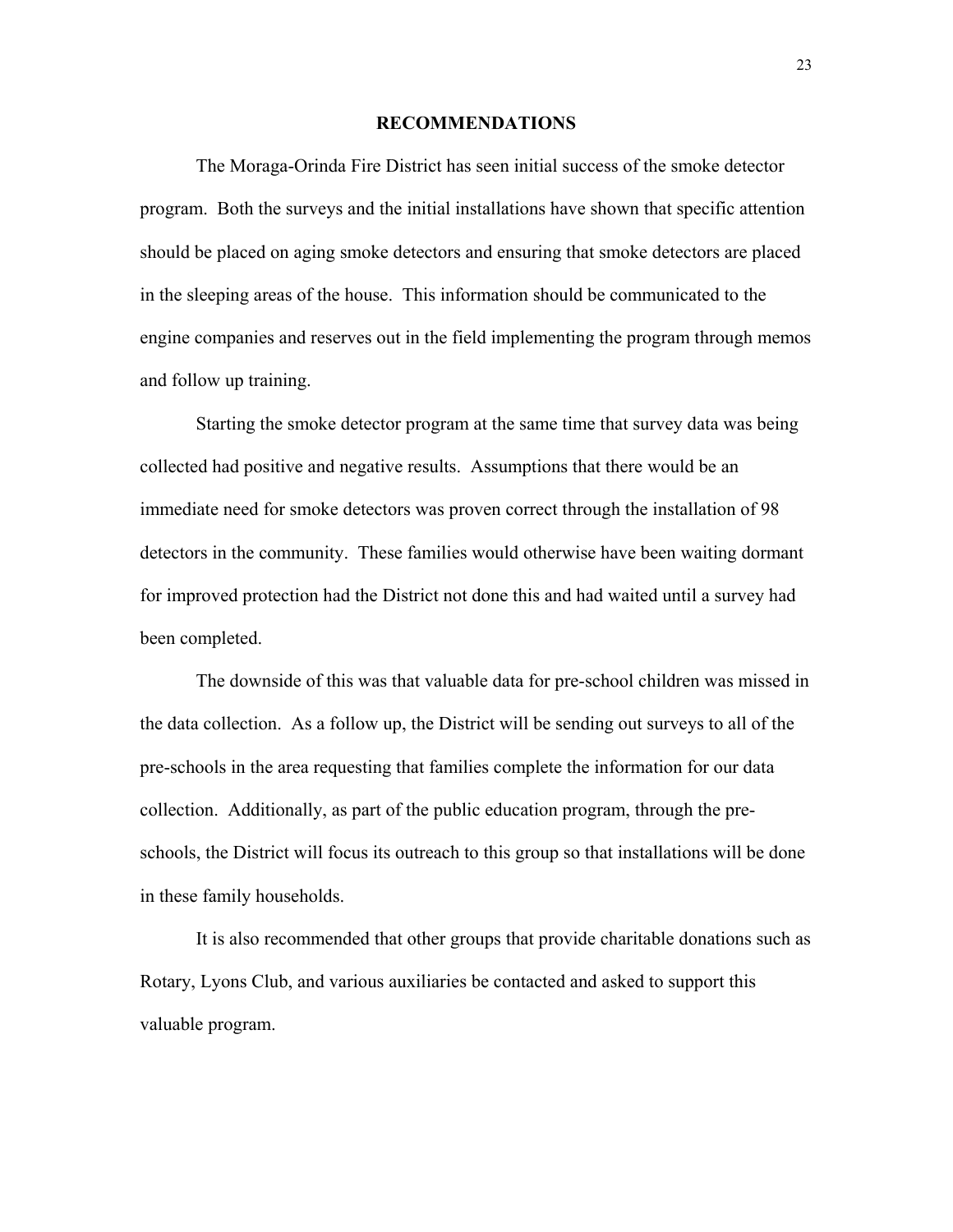Data is already in the process of being compiled into an access program so the District will be able to keep track of its progress with the smoke detector program. It is recommended that the Moraga-Orinda fire district seek 100% community compliance in all categories for the location, testing and replacement of smoke detectors. This goal will ensure maximum probability of early warning in residential structure fires and allow occupants to escape, helping to reduce the number of residential fire fatalities.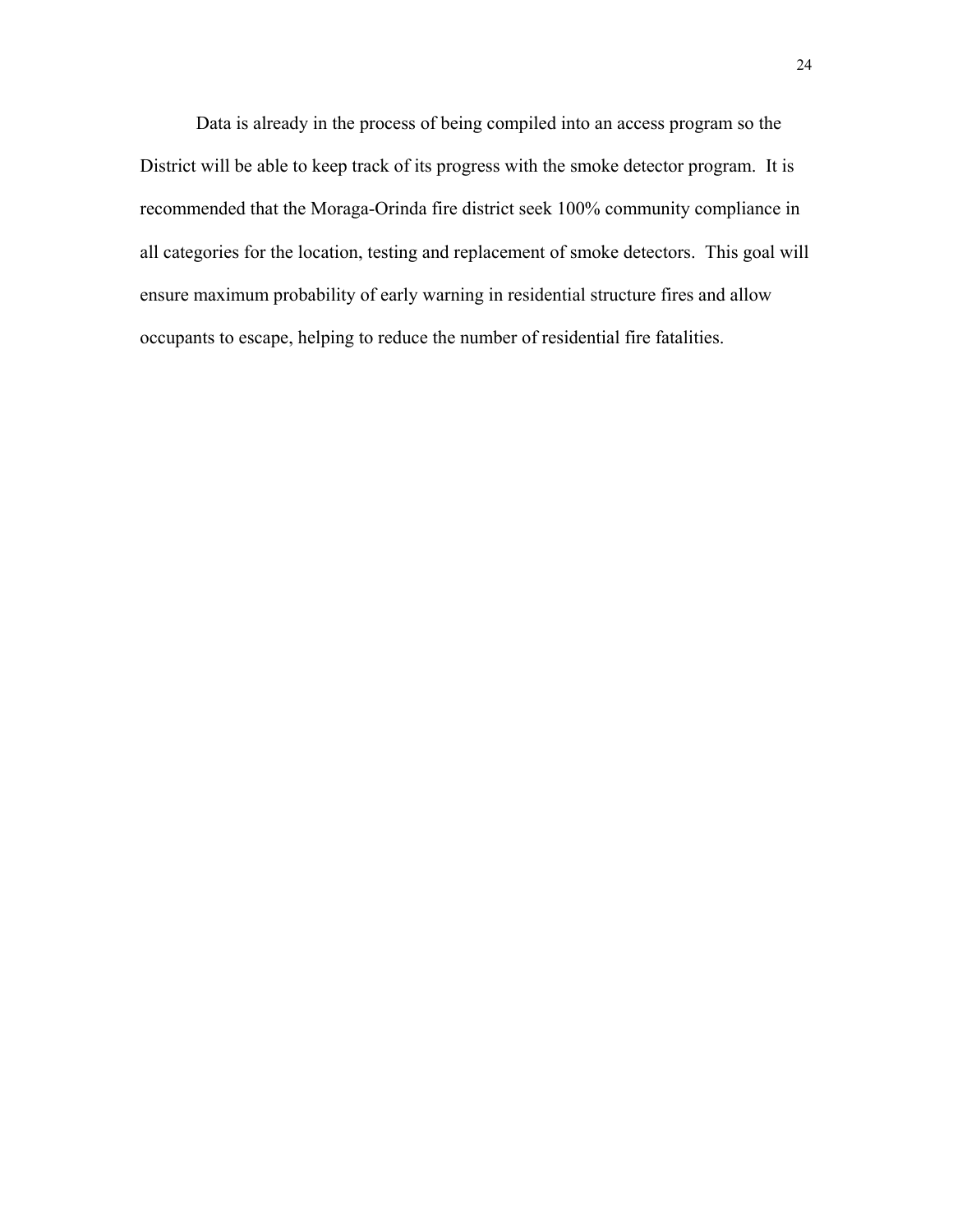## **REFERENCES**

 Aherns, M. (1998). U.S. Experience with Smoke Alarms and Other Fire Alarms, Who Has Them? How Well Do They Work? When Don't They Work? Quincy, MA: National Fire Protection Association.

 Braden, Roy Charles. (1999). The Impact of Smoke Detectors on Family Dwellings. (Report No. 30646). Emmitsburg, MD. National Fire Academy.

Cote, A.E. (Ed.). (1997). Fire Protection Handbook.  $(18<sup>th</sup>$  ed.). Quincy, MA: National Fire Protection Association.

 Culp, C. Hadden. (1999). Residential Smoke Detector Program Distribution Prioritization & Effectiveness Measurement. (Report No. 29636). Emmitsburg, MD. National Fire Academy.

Hall, J.R. (1998). Patterns of Fire Casualties in House Fires by Age and Sex.

Quincy, MA: National Fire Protection Association.

Moraga-Orinda Fire Protection District. (1999). Moraga-Orinda Fire Protection

District Five-Year Strategic Plan. Unpublished manuscript.

Munger, James G., AIFireE, CFPS. (1999). Residential Smoke Alarms: Their

Effects on the Reduction of America's Fire Death and Injury Rate. (Report No. 29288).

Emmitsburg, MD. National Fire Academy.

 National Fire Protection Association. (1997). *Fire Protection Handbook.* Quincy, MA: Author.

 Smith, C.L. (1993). *Smoke Detector Operability Survey.* Washington, D.C.: Consumer Product Safety Commission.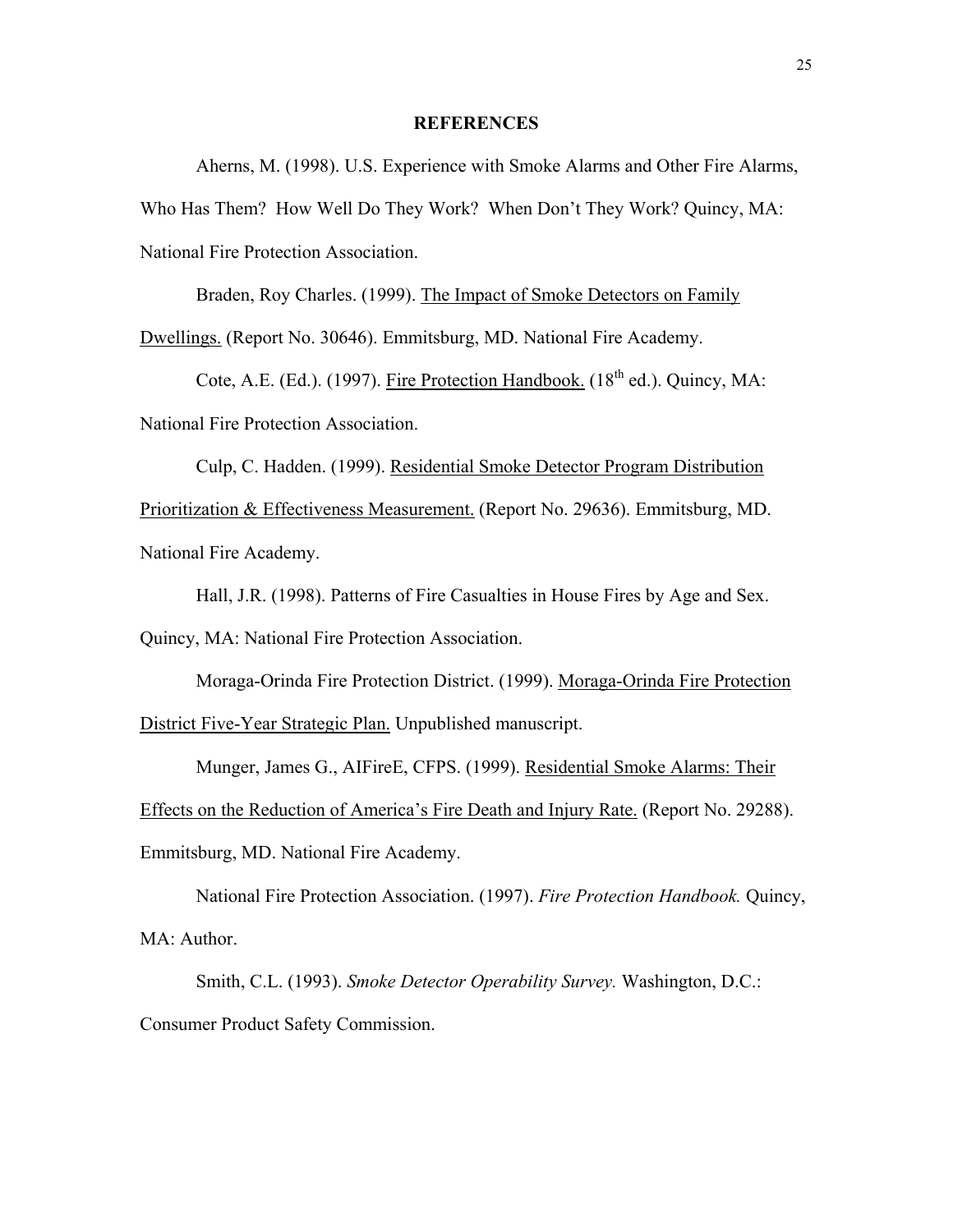# **Residential Smoke Detector Survey**

- 1. What are the ages of the adults living in your household? Under age 35 Age 36 to 45  $\sqrt{ }$  Age 46 to 55 Age 56 to 65 Over age 65 2. List the number of children, under the age of 18, in your household. None One Two Three **Four or more** 3. Do you have a smoke detector in your house? Yes No 4. Do you have smoke detectors on every habitable floor of your home? Yes No 5. Do you have smoke detectors immediately outside sleeping areas? Yes  $\blacksquare$  No 6. Do you have smoke detectors in every sleeping area? Yes N<sub>o</sub> 7. How often do you test your smoke detector? Once a month Once every six months Once a year Less than once a year Do not test smoke detectors 8. How often do you change batteries in your smoke detector? Every six months Once a year Less than once a year Hard-wired system 9. When was the last time you replaced your smoke detector? Less than five years Five to ten years
	- More than ten years
	- Never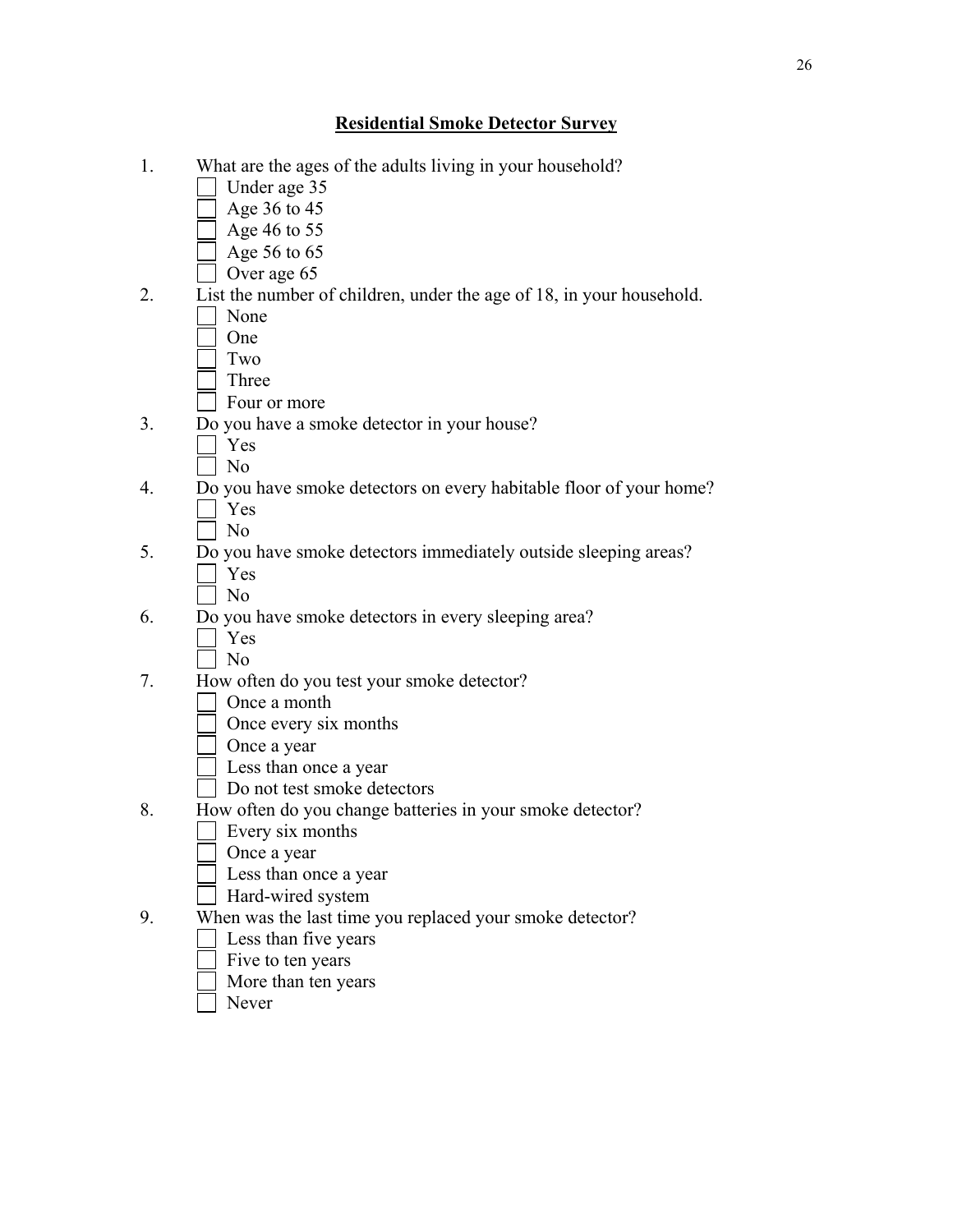#### **APPENDIX B**

## **Moraga-Orinda Fire District SMOKE DETECTOR PLACEMENT PROGRAM**

#### **Goal:**

 To prevent the loss of life from residential fires throughout the Moraga-Orinda Fire District by providing free smoke detectors and installation of smoke detectors. The District will pay for the expense of the program.

#### **Objective:**

To enable all citizens the ability to have working smoke detectors in their home by:

\* Installing for free, smoke detectors that have been donated to the District.

\* Provide testing and replacement of smoke detector batteries.

\* Adequate protection with multiple detectors. (i.e. detectors on every level of a two story home.

\* Educating the public and providing guidelines for the placement and installation of smoke detectors.

#### **Request Procedures:**

Request for a smoke detector will be processed through the Fire District, Fire Prevention Division.

 Upon receiving a request for a smoke detector, the Fire District will complete a "Smoke Detector Request Form". This form includes the requesting party's name, phone number, address, date and time they are available for the installation. This form will be assigned to an engine company for completion of the task.

 Once the form is turned over to the engine company, the company officer will call the party to verify the date and time of the appointment and confirm someone will be home. This should be done within 24 hours of receiving the request.

\*After two unsuccessful attempts to install the detector have been made within a 72 hour period, the project will be assigned to the on-duty reserves to complete the task.

 When the engine company (or on-duty reserve firefighters) arrives at the residence, the company officer will have the owner complete the program's needed documentation (forms sdp.1 and sdp.2), providing a copy to the owner and forwarding the Fire District copy to the Fire Prevention Division.

- If the engine company replaces batteries or smoke detector after responding to a call at the residence, please complete form sdp.1 and sdp.2
- If in the judgment of the company officer, checking of the detector(s) is not appropriate at that time, a program request form (sdp.1) may be filled out and returned to Fire Prevention for follow-up and/or scheduling.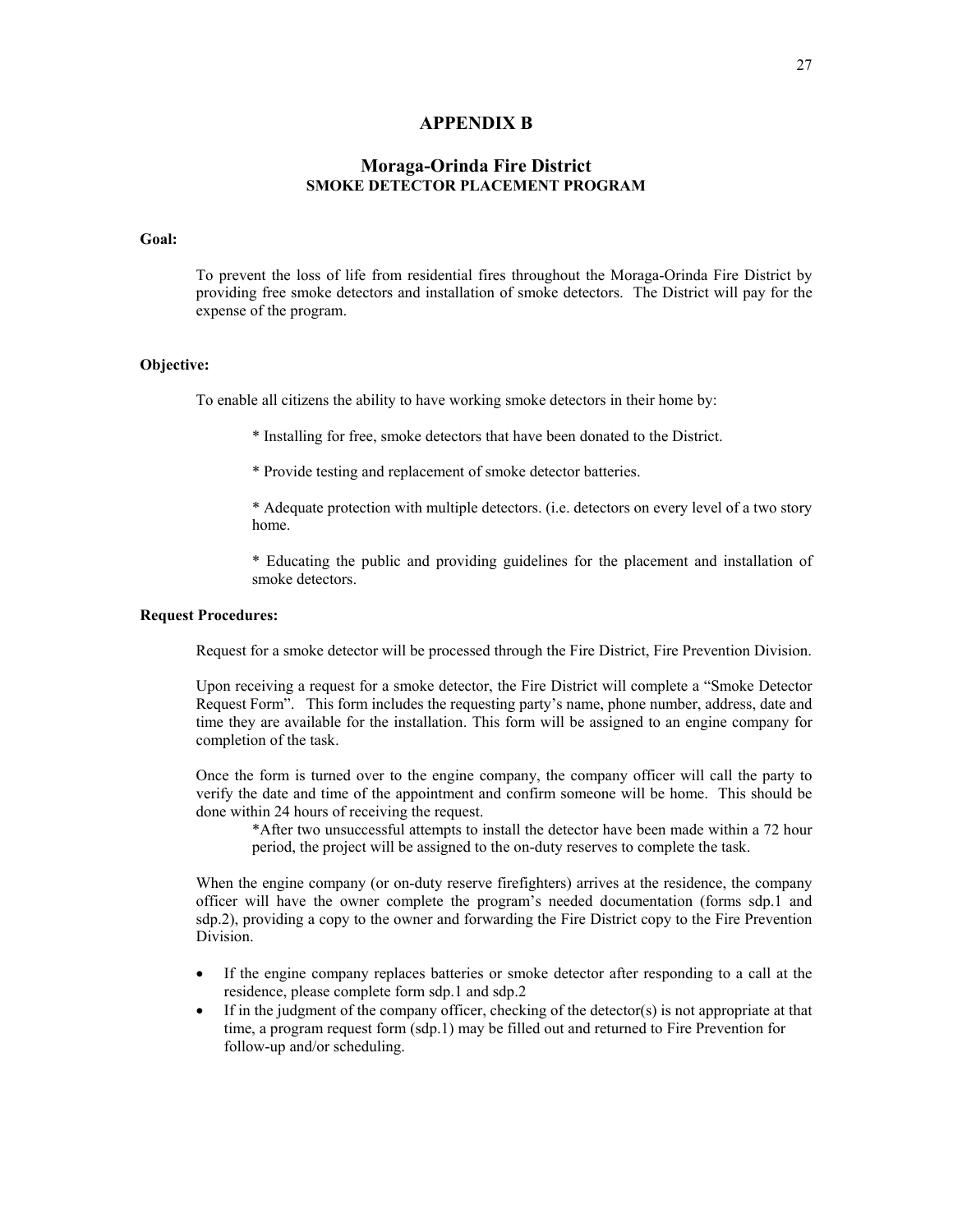# **APPENDIX C**

# **The Moraga-Orinda Fire District Smoke Detector Placement Program**

## Questions & Answers

- 1. What is the goal of our program? To prevent the loss of life from residential fire throughout the Moraga-Orinda Fire District by providing and installing free smoke detectors.
- 2. What are the objectives of the SDPP?
	- a. To install new smoke detectors
	- b. To provide testing and if necessary, replacement of smoke detectors
	- c. To provide adequate protection with multiple detectors if necessary
	- d. To educate the public on fire safety
- 3. What is adequate protection?

Current code requires a smoke detector at each level, in the hallway leading to bedrooms and in each bedroom. If someone is selling their home, detectors are only required in areas that the code required at the time the home was built. The Fire District believes adequate is the current code requirement

4. What if someone is doing work to his or her home, what is the smoke detector requirement?

If someone is doing home improvements and the amount of permitting is \$1000.00 or greater, smoke detectors are required in areas as required by current code; these detectors may be battery only.

5. How does someone get a detector?

Individuals wishing to have detectors installed through the SDPP need to call the Moraga-Orinda Fire Prevention Bureau at (925) 258-4525 and ask to be placed on the Smoke Detector Program list. Fire Prevention will fill out the necessary forms that will then be forwarded to the first responding station.

- 6. How long does the Station have to install the detectors once they receive the request? Contact to the residence is needed within one shift. The request form needs to be returned to fire prevention at the time of completion.
- 7. Where are the tools for installing smoke detectors?

A smoke detector installation kit is kept at station 41 in the PubEd trailer and at station 45 in the engine room where the helium tank is kept. Smoke detectors, batteries, and tools are available in the box. Spare detectors will also be available at each station.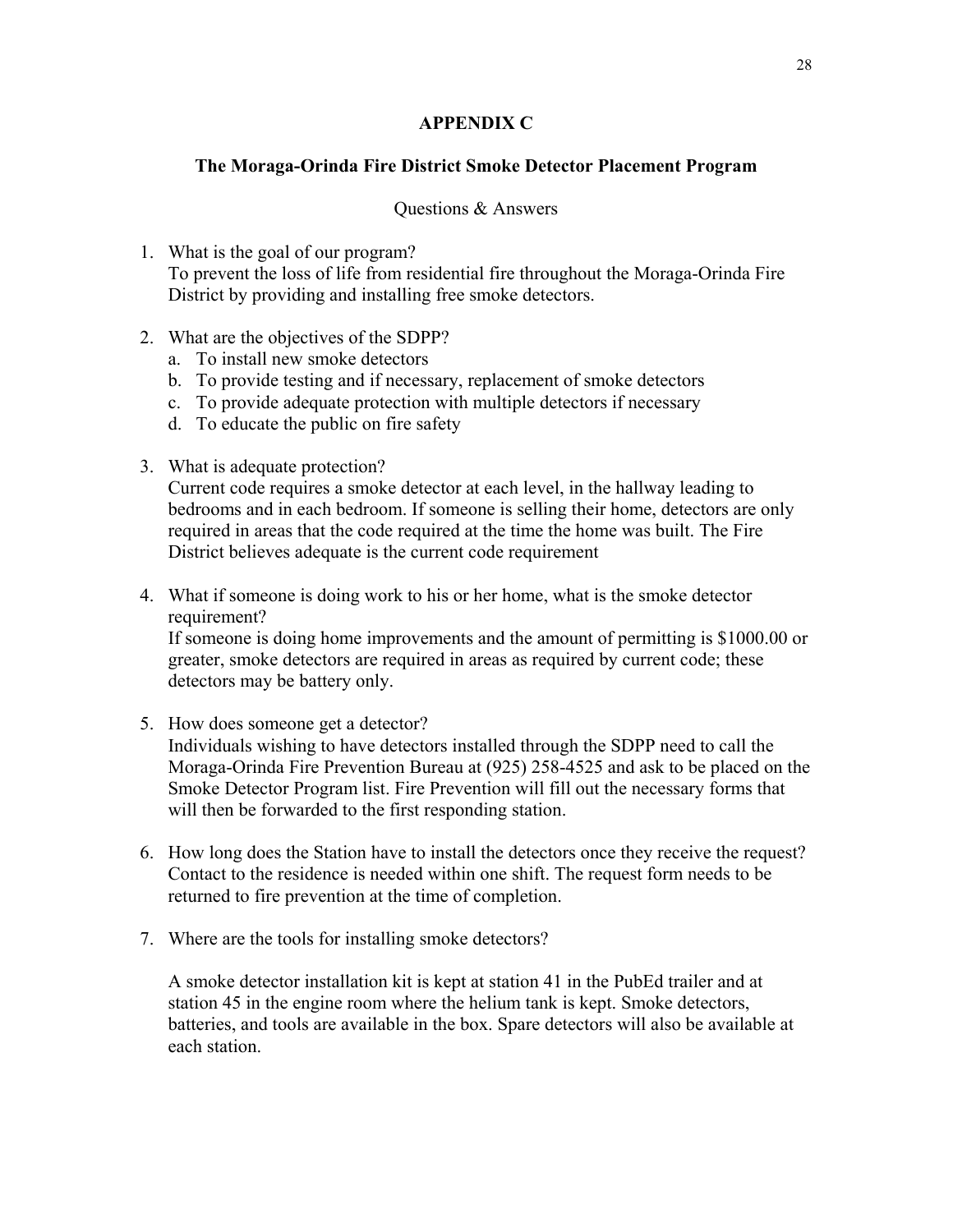8. What if a renter wants a detector?

The SDPP is for homeowners only. If a renter does not have a detector, the Fire Prevention Division will obtain the necessary information to have the homeowner install the detector.

- 9. What forms does the resident need to fill out? Have the resident sign a liability release form which are located in the toolbox.
- 10. Where do I install the detector(s)? Detectors should be installed in hallways leading to a bedroom and on each level of the family living unit. Detectors may also be installed in each bedroom if wanted by the owner.
- 11. How are detectors installed?
	- a. Detectors are not to be placed in the dead air space of a room. This area is 4" along the ceiling from the corner and 4" down the wall and no further down the wall than 12".
	- b. In rooms with ceiling slopes greater than 1' in 8' horizontally, the detector shall be located at the high side of the room and spaced at or within 3' of the peak of the ceiling measured horizontally.
	- c. In rooms with open joists or beams, all ceiling mounted detectors shall be located On the bottom of such joists or beams.

# 12. What do I do after the detector is installed?

Leave the "Thank You" card with the owner along with the release of liability copy and return all forms to Fire Prevention.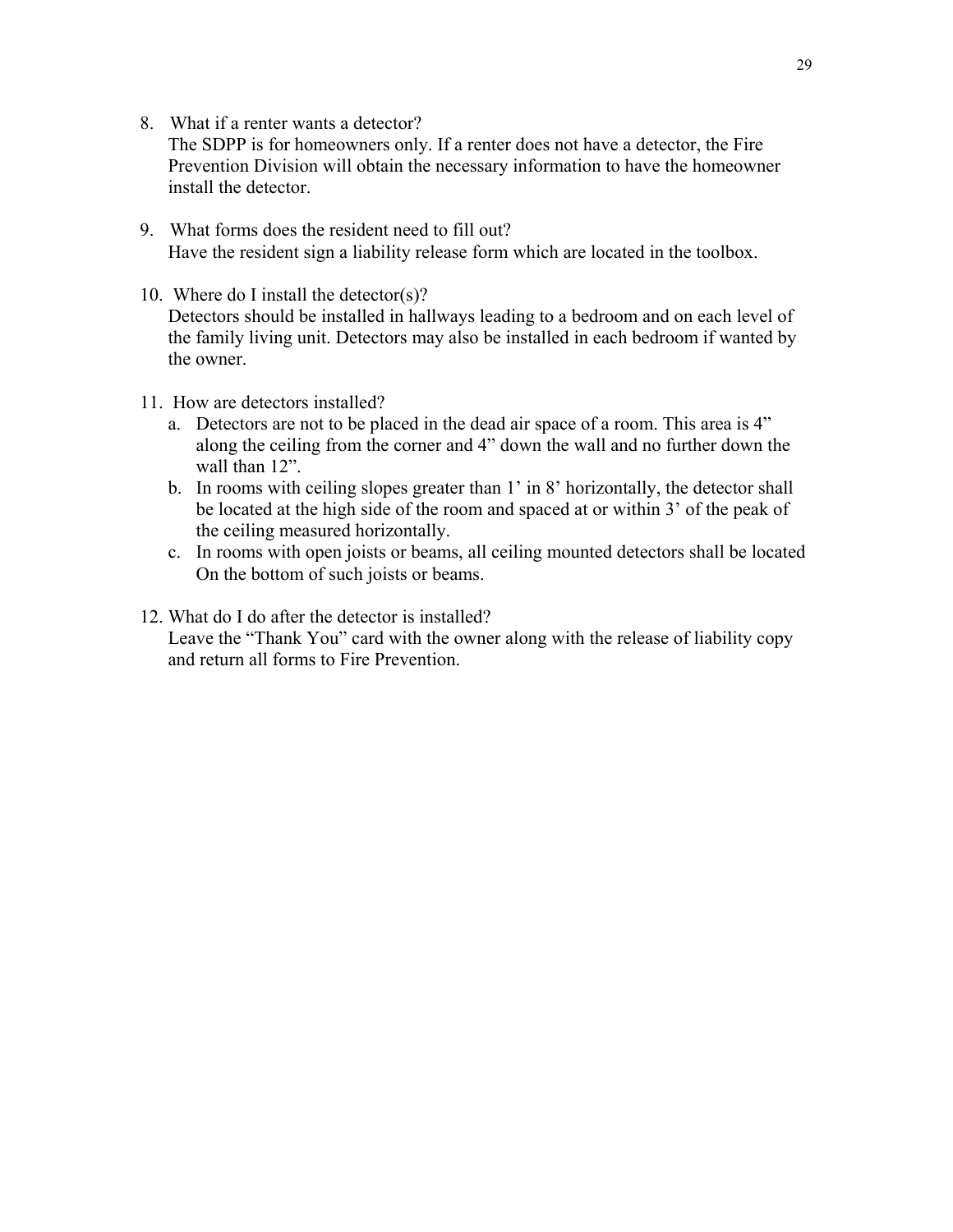# **APPENDIX D**



# **Moraga-Orinda Smoke Detector Program Request Form**

| call                                                                                                                                     |               |                |                              |  |  |  |
|------------------------------------------------------------------------------------------------------------------------------------------|---------------|----------------|------------------------------|--|--|--|
| Date of Placement:                                                                                                                       |               |                | Station Providing: // Shift: |  |  |  |
|                                                                                                                                          | Phone Number: |                |                              |  |  |  |
|                                                                                                                                          |               |                |                              |  |  |  |
| Reason at Residence:<br>Fire<br>Citizen Assist                                                                                           | Misc. Alarm   |                | Medical<br>Haz Mat           |  |  |  |
| <b>Smoke Detector Information:</b><br>Smoke detectors currently in home?<br>Locations:                                                   | Yes           | N <sub>0</sub> |                              |  |  |  |
| Reasons for providing detectors:<br>Replace existing $(>10 \text{ yrs old})$                                                             | Did not exist |                | Battery replacement only     |  |  |  |
| Location of Placement:<br>Additional Notes: 2008. 2009. 2009. 2010. 2010. 2010. 2010. 2010. 2010. 2010. 2010. 2010. 2010. 2010. 2010. 20 |               |                |                              |  |  |  |